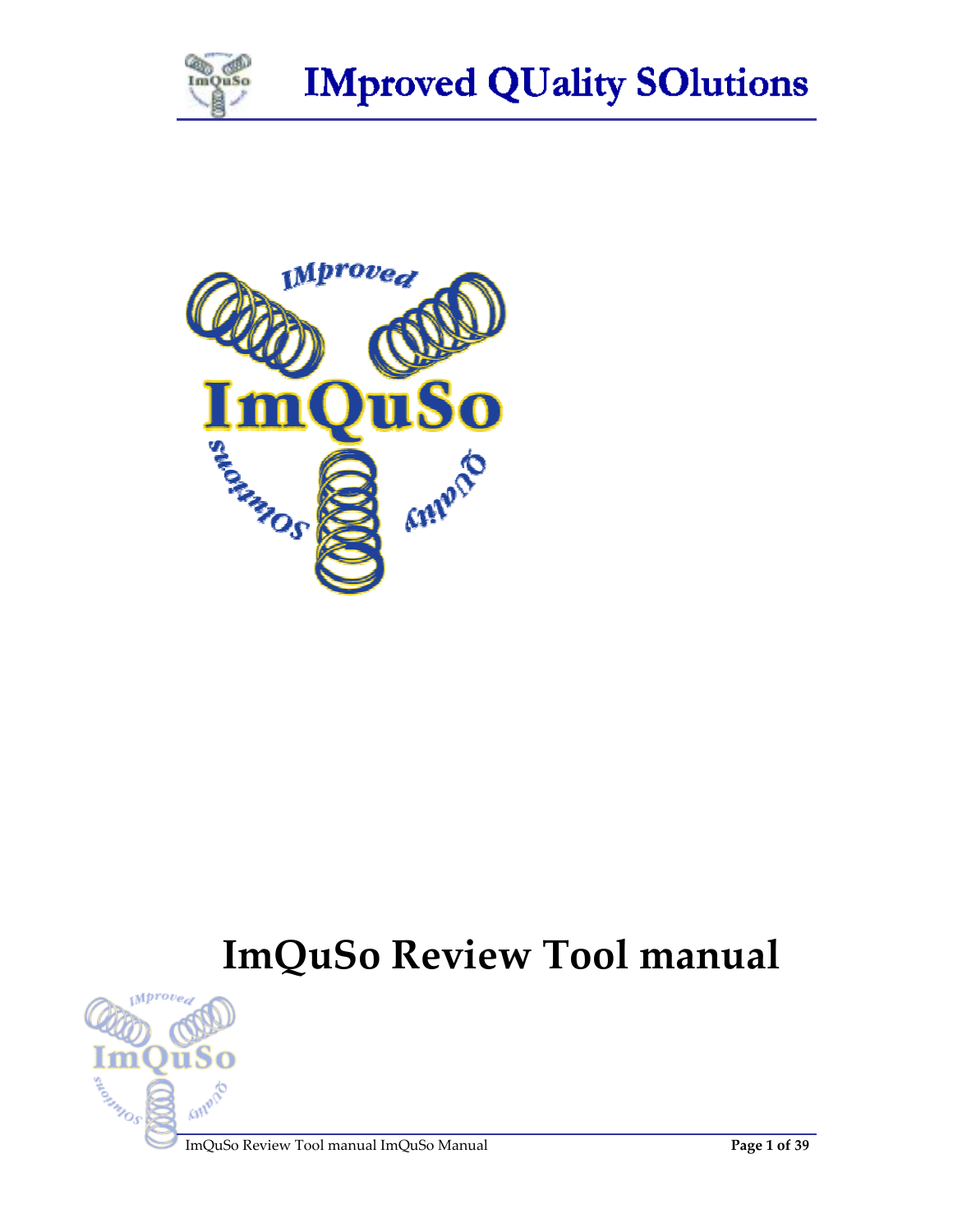



# **MANAGEMENT SUMMARY**

Manual for the ImQuSo Review Tool

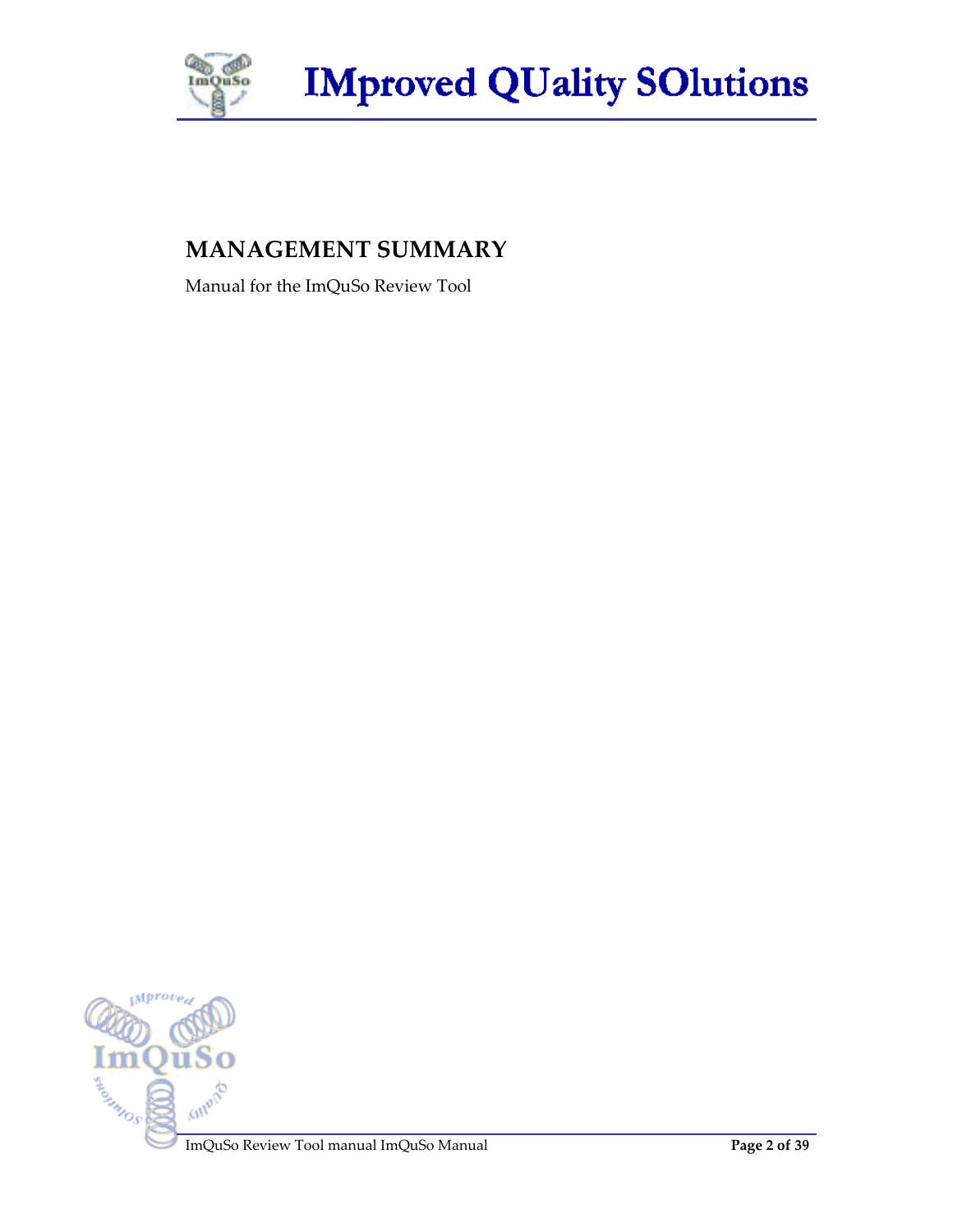

# **Document History**

| <b>Date</b> | Vers. | <b>Status</b> | Author               | Change                                       |  |  |
|-------------|-------|---------------|----------------------|----------------------------------------------|--|--|
| 2002/03/22  | 0.1   | Draft         | Peter van de Kerkhof | First draft                                  |  |  |
| 2002/03/25  | 0.2   | Draft         | Peter van de Kerkhof | Fixed miNor typos                            |  |  |
| 2002/03/26  | 0.6   | Draft         | Peter van de Kerkhof | Added Configuration appendix and             |  |  |
|             |       |               |                      | filled scenario appendix                     |  |  |
| 2003-06-29  | 0.7   | Draft         | Peter van de Kerkhof | Added: Add action & Add error button/form    |  |  |
| 2003-07-25  | 0.8   | Draft         | Peter van de Kerkhof | Adapted to the new worksheets and added role |  |  |
|             |       |               |                      | specific action chapter                      |  |  |
| 2003-07-30  | 0.9   | Draft         | Peter van de Kerkhof | Added text related to Extract Word button.   |  |  |
| 2005-01-11  | 0.A   | Draft         | Peter van de Kerkhof | Small updates                                |  |  |
| 2005-08-16  | 0.B   | Draft         | Peter van de Kerkhof | Added some more info to appendix             |  |  |
| 2008-05--11 | 4.1   | Proposal      | Peter van de Kerkhof | Layout changes due to new template.          |  |  |
| 2009-02-22  | 4.1.2 | Proposal      | Peter van de Kerkhof | Fixed some typos.                            |  |  |
| 2009-04-15  | 4.1.3 | Proposal      | Peter van de Kerkhof | Fixed some typos and company images          |  |  |

 2002-2009 ImQuSo – All rights reserved. This document is intended for public use

The information contained herein is proprietary to ImQuSo and shall not be used in any manner whatsoever without a written license from ImQuSo.



ImQuSo Review Tool manual ImQuSo Manual **Page 3 of 39**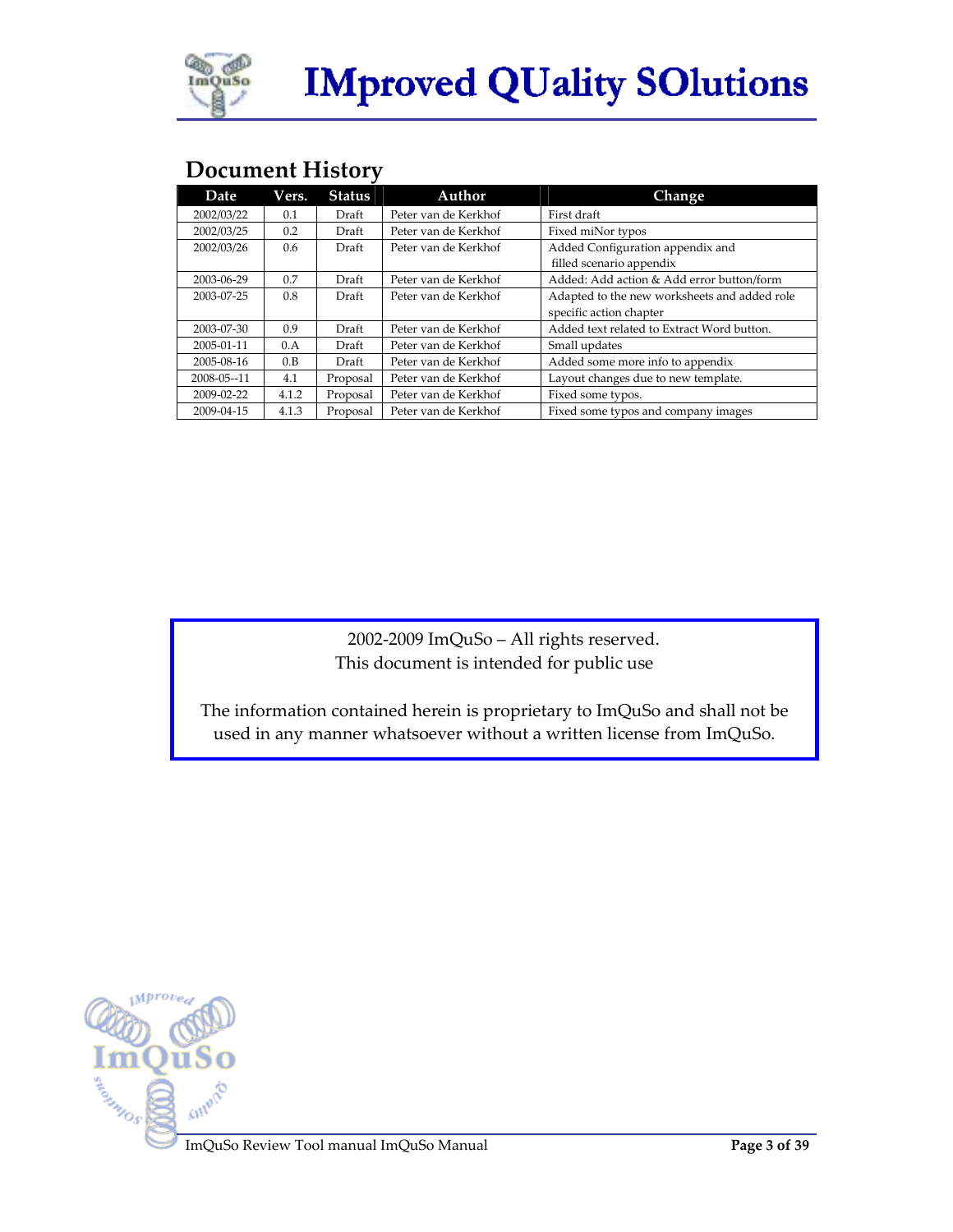

# **TABLE OF CONTENTS**

| 1.1                |                                                                                                                              |  |
|--------------------|------------------------------------------------------------------------------------------------------------------------------|--|
| 1.2                |                                                                                                                              |  |
| 1.3                |                                                                                                                              |  |
| 1.4                |                                                                                                                              |  |
| $\overline{2}$     |                                                                                                                              |  |
| 2.1                |                                                                                                                              |  |
| 2.2                |                                                                                                                              |  |
| 2.3                |                                                                                                                              |  |
| 2.4                |                                                                                                                              |  |
| 2.5                |                                                                                                                              |  |
| 3                  | THE ROLES AND THEIR INTERACTION WITH THE REVIEW TOOL8                                                                        |  |
| 3.1                |                                                                                                                              |  |
| 3.2                |                                                                                                                              |  |
| 3.3                |                                                                                                                              |  |
| 3.4                |                                                                                                                              |  |
| 3.5                |                                                                                                                              |  |
| 3.6                |                                                                                                                              |  |
| 4                  |                                                                                                                              |  |
| 4.1                |                                                                                                                              |  |
| 4.2                |                                                                                                                              |  |
| 4.3                |                                                                                                                              |  |
| 4.4                |                                                                                                                              |  |
| 4.5                |                                                                                                                              |  |
| 4.6                |                                                                                                                              |  |
| 4.7                |                                                                                                                              |  |
| 4.8                |                                                                                                                              |  |
| 4.9                |                                                                                                                              |  |
| 4.10               |                                                                                                                              |  |
| 4.11               |                                                                                                                              |  |
| 4.12               |                                                                                                                              |  |
| <i><b>Mpro</b></i> | 4.13                                                                                                                         |  |
|                    |                                                                                                                              |  |
| 5.7                |                                                                                                                              |  |
|                    |                                                                                                                              |  |
| SOUTH OS<br>ΩV     |                                                                                                                              |  |
|                    | $-$ T <sub>r</sub> $-1$ and $   1$ $\overline{1}$ and $\overline{O}$ and $ \overline{1}$ $\overline{1}$ $  \overline{1}$ $-$ |  |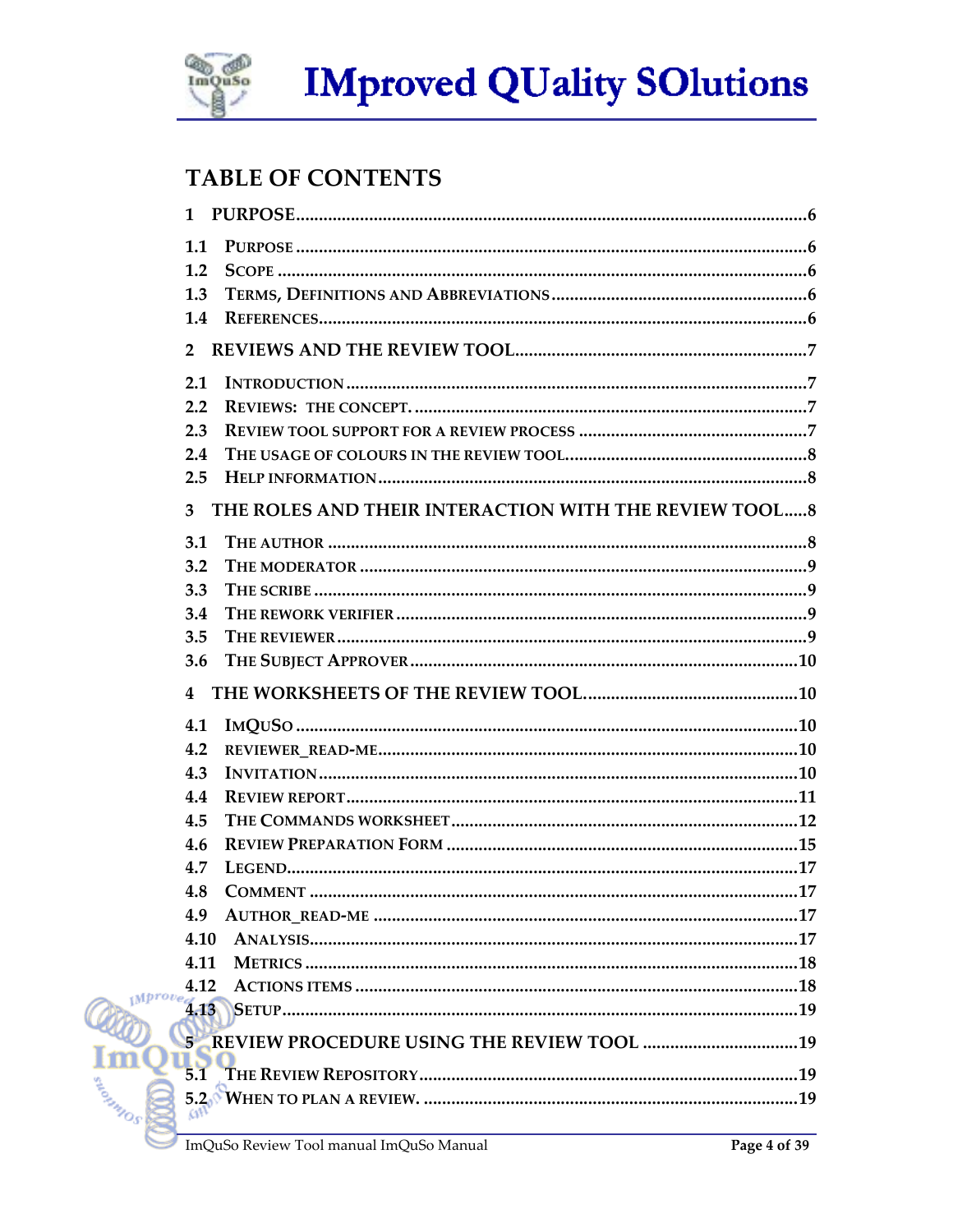

| 5.3  |                                                        |  |
|------|--------------------------------------------------------|--|
| 5.4  |                                                        |  |
| 5.5  |                                                        |  |
| 5.6  |                                                        |  |
| 5.7  |                                                        |  |
| 5.8  |                                                        |  |
| 5.9  |                                                        |  |
| 5.10 |                                                        |  |
| 5.11 |                                                        |  |
|      |                                                        |  |
|      |                                                        |  |
|      |                                                        |  |
|      | APPENDIX B. REVIEW PROCESS SCENARIOS WITH THE IRT25    |  |
|      | APPENDIX C. METRICS COLLECTED DURING THE REVIEW 28     |  |
|      |                                                        |  |
|      |                                                        |  |
|      | <b>APPENDIX F.</b>                                     |  |
|      | APPENDIX G. CONFIG. & PROTECTION OF THE IRT WORKBOOK38 |  |

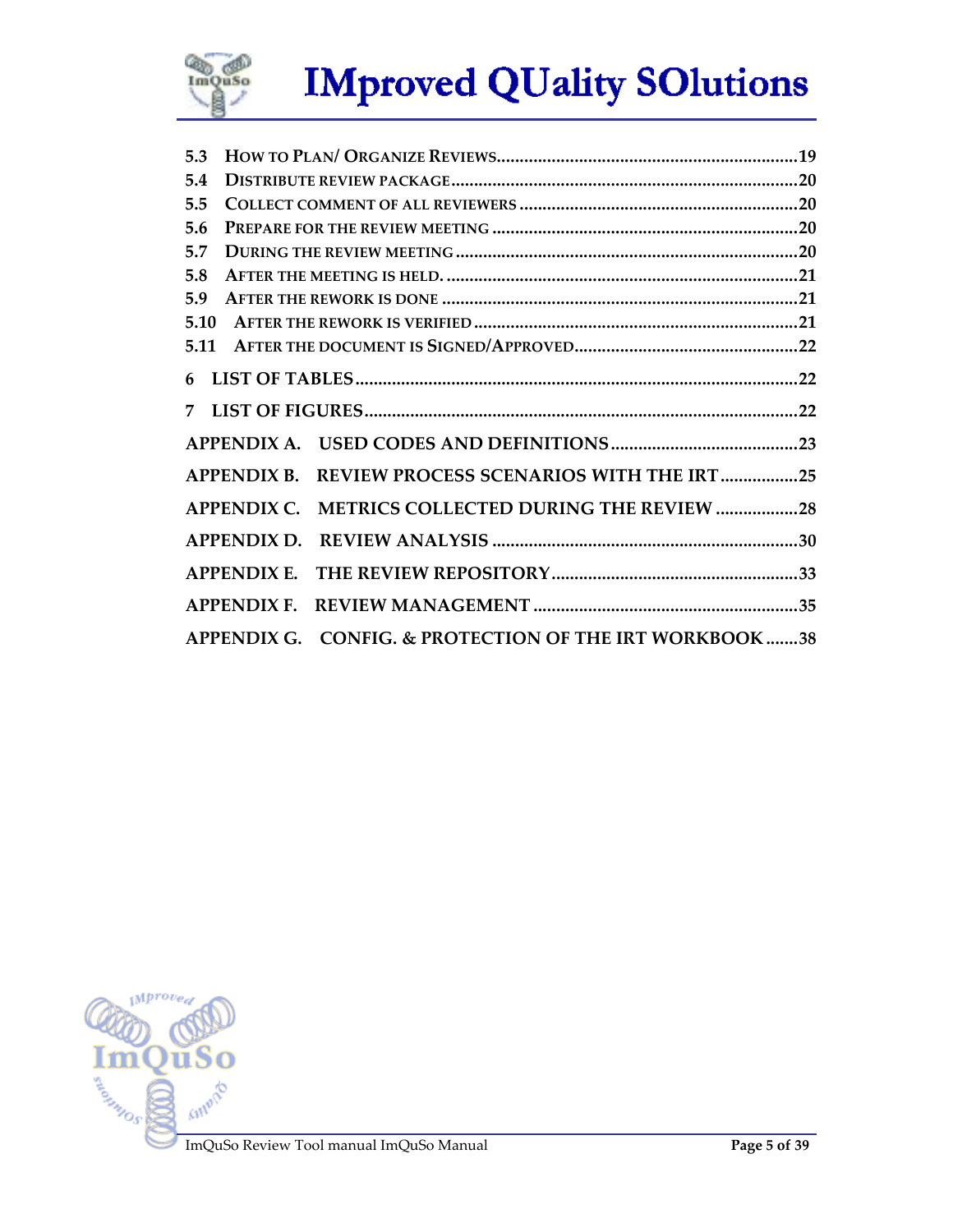

# **1 Purpose**

### **1.1 Purpose**

This document describes the purpose of the review tool and how it can be used in specific 'review' processes.

### **1.2 Scope**

All users of the review tool.

### **1.3 Terms, Definitions and Abbreviations**

**Table 1 Terms & Definitions.** 

| Terms &            | Meaning                                                        |  |  |  |  |
|--------------------|----------------------------------------------------------------|--|--|--|--|
| <b>Definitions</b> |                                                                |  |  |  |  |
| Author             | Responsible for initiating a review and updating the document. |  |  |  |  |
| Logger             | Review secretary during the meeting                            |  |  |  |  |
| Moderator          | Chairman of the review (meeting)                               |  |  |  |  |
| Reviewer           | Someone who examines the subject to be reviewed.               |  |  |  |  |
| Rework Verifier    | Someone who verifies the rework of the 'Author'                |  |  |  |  |
| Scribe             | Review secretary during the meeting (See also logger)          |  |  |  |  |
| Subject            | Item to be reviewed                                            |  |  |  |  |

#### **Table 2 Abbreviations.**

| Abbreviation |                    | Description |
|--------------|--------------------|-------------|
| IRT          | ImQuSo Review Tool |             |

#### **1.4 References**

*Mprot* 

SOUNDAY

The contents of this document is controlled by the following documents:

**Table 3 Controlling Documents.** 

| Reference | Description                          |
|-----------|--------------------------------------|
| 1. [Demo] | Review tool specifications<br>Title: |
|           | Document ID:                         |
|           | Authors(w): Peter van de Kerkhof     |
|           | Version:                             |
|           | Version Date:                        |
| 'd        | To be written<br>Status:             |

The following documents supply information to support the contents of this document:<br>sin<sup>po</sup>

ImQuSo Review Tool manual ImQuSo Manual **Page 6 of 39 Page 6 of 39**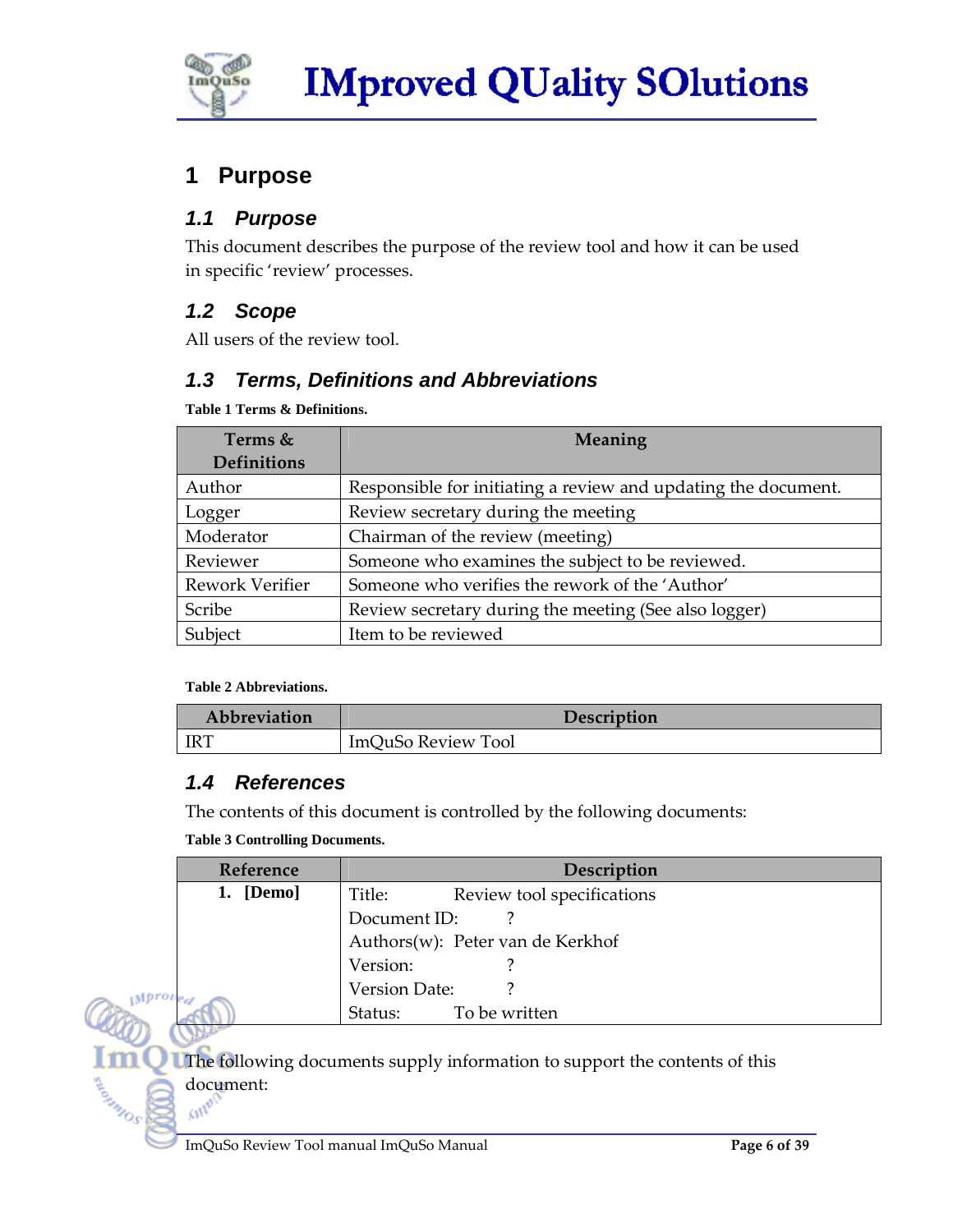

#### **Table 4 Background Documents.**

| Reference         | <b>Description</b> |                                                          |  |  |
|-------------------|--------------------|----------------------------------------------------------|--|--|
| 2. $[Gilb]$       | Title:             | Inspection process according Tom Gilb                    |  |  |
|                   | References:        | http://www.result-planning.com (Tom and Kai Gilb)        |  |  |
|                   |                    | Book: Software Inspections by Tom Gilb a& Dorothy Graham |  |  |
| [Fagan]<br>Title: |                    | Design and Code inspection to reduce by Michael Fagan    |  |  |
|                   | References:        | http://www.research.ibm.com/journal/sj38-23.html         |  |  |

### **2 Reviews and the review tool**

### **2.1 Introduction**

This document is the review tool manual, and as such it will not describe a review process.

However some things need to be said on the review process to understand and comprehend were the review tool will have the biggest benefit in your applied review process.

### **2.2 Reviews: the concept.**

There are many different types of reviews, inspections, walkthroughs, or other review processes.

If looked at in an elementary form, they all come done to the same basic steps.

- Persons are requested to look at a subject.
- The subject is distributed.
- People study the subject to find possible 'improvements'.
- Comments found are collected.
- The document is reworked to fix 'apparent' problems.
- The status of the subject is updated.

#### **2.3 Review tool support for a review process**

The review tool is an MS Excel workbook that can be used in all of the above steps no matter which kind of review process you use.

The use of the review tool can lead to a redefinition of the process to optimize the efficiency of the review.

Some improvements (already used) are described in review scenarios in the appendix: Review process scenarios with the IRT

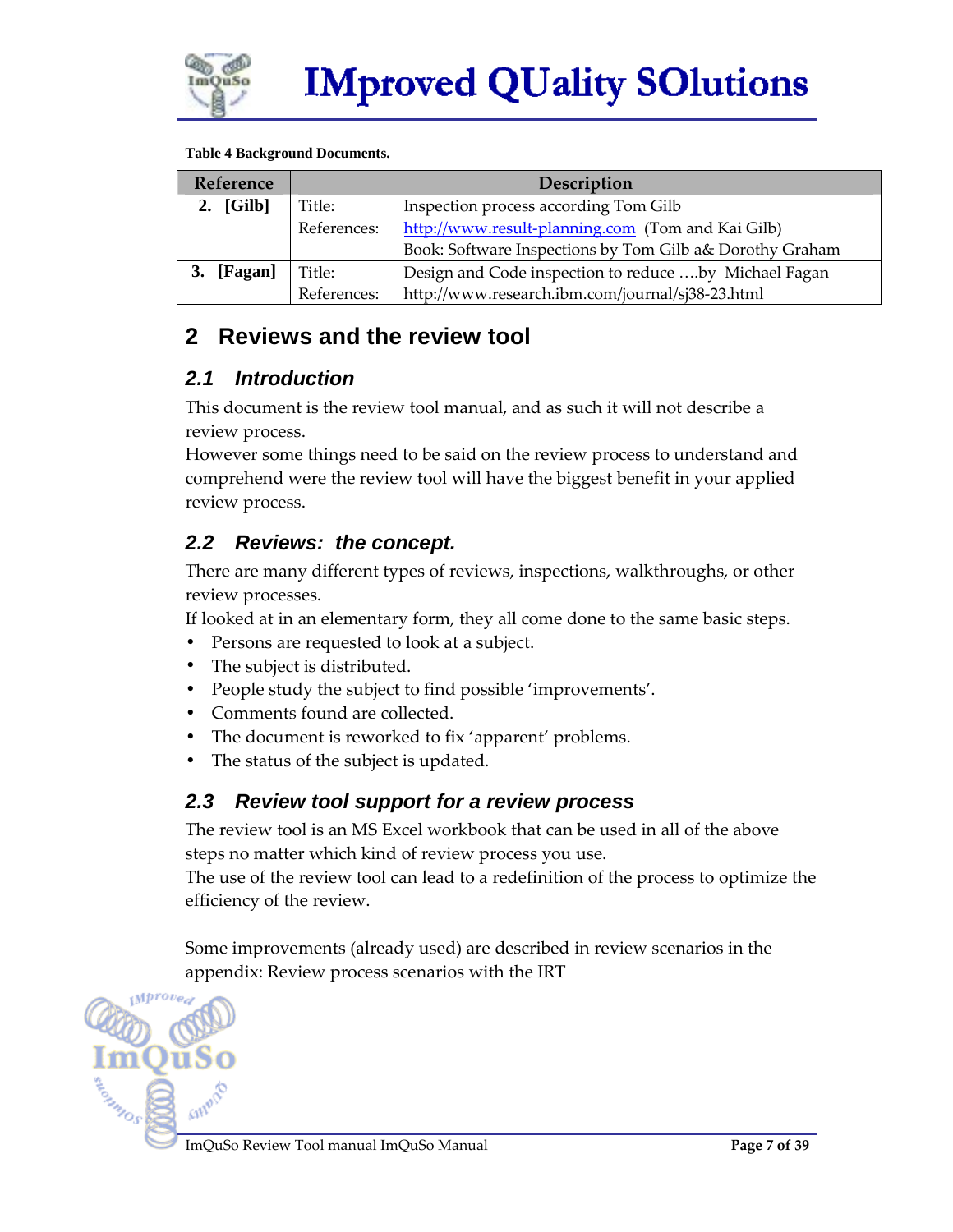

# **2.4 The usage of colours in the review tool.**

The background colours of the fields in the review tool define a specific purpose of the field.

| Yellow | These fields are headings and/or for layout purposes and should    |
|--------|--------------------------------------------------------------------|
|        | not be changed.                                                    |
| Red    | These fields consist of formulas or values. Don't change these     |
|        | fields.                                                            |
| White  | The author should fill in these fields.                            |
|        | In the Review Preparation Form the reviewer should fill in the     |
|        | white fields.                                                      |
| Green  | Fields filled in by the review tool, but can be manually modified. |
|        | However the tool can overwrite these manual entered values         |
|        | again.                                                             |
| Purple | To be filled in by the Moderator (or scribe/logger) during and     |
|        | after the review meeting.                                          |
| Blue   | To be filled-in by the Author/Moderator after the rework is        |
|        | finished.                                                          |

### **2.5 Help information**

Most fields have a comment text that explains the purpose of the field. (It will be visible when the mouse pointer moves on the field)

# **3 The roles and their interaction with the Review Tool**

Note: The description of the roles is based on the review process as defined in this document.

### **3.1 The author**

The author is responsible for:

- Initiating the review and distribution of the review package. For that he uses the 'Review Report' and the 'Commands' worksheet. Buttons: Browse and Generate sheets.
- Data collection of the individual reviewer logging. For that he uses the 'Review Report' and the 'Commands' worksheet. Button: Summaries
- For logging which defects are reworked (or not reworked).
- Metrics collection (of new updated document).

For that he uses the Commands' worksheet.

Button: Metrics

ASSESSMENT OS

• For storing all review related files in the 'review repository'.

For more details on the actions to perform see: the "Author\_read-me" worksheet.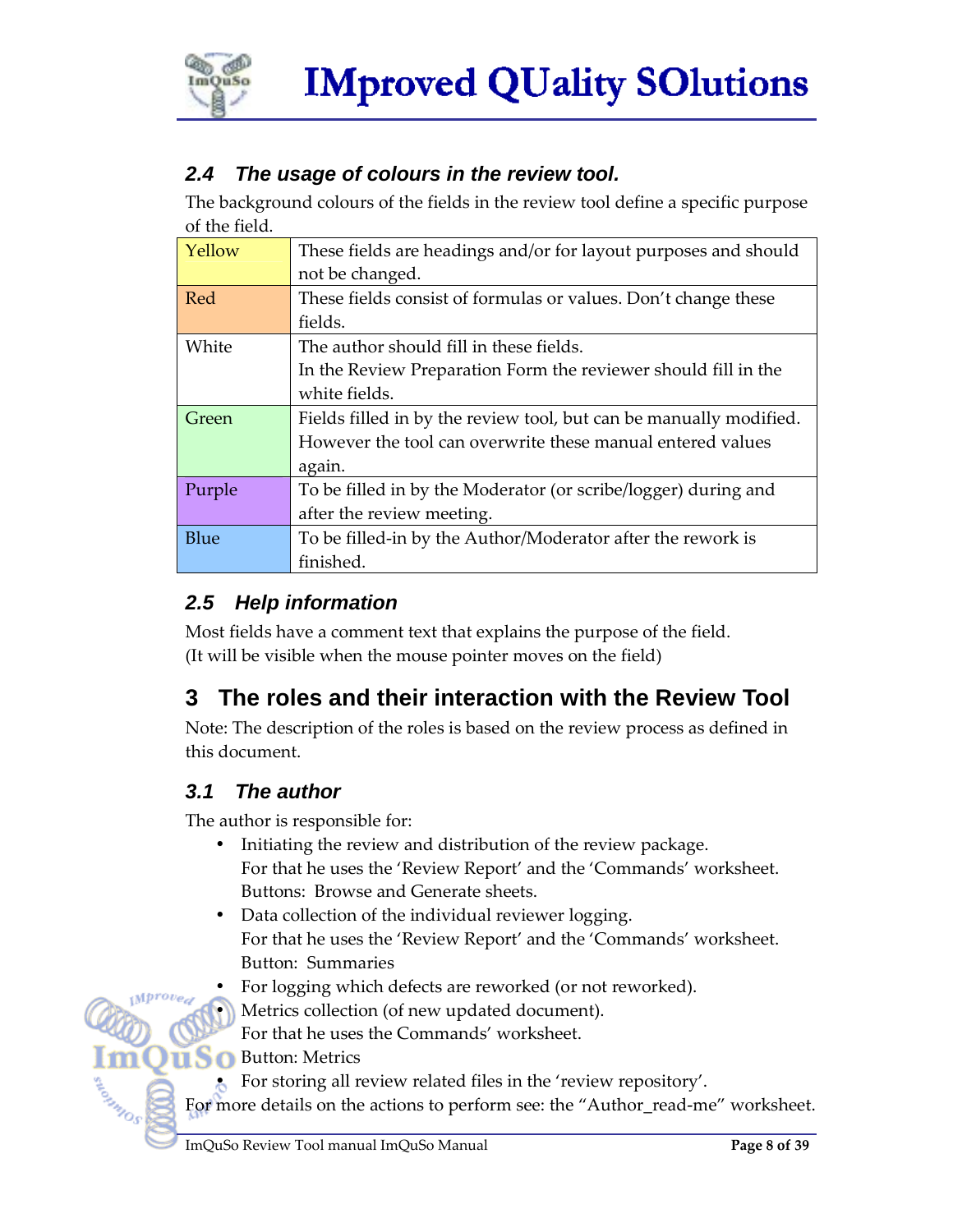

# **3.2 The moderator**

The Moderator takes care (with the author) of the logging defects and metrics of the process summaries in the 'Review Report" worksheet like, meeting time, due dates, review closure date, etc. But the moderator discusses with the 'project' or 'department' manager how the actions points collected (except the rework verification) are handled or transferred to the responsibility to the new responsible.

The Moderator also does a sanity check on the document to see if it has enough quality to startup the review process.

### **3.3 The scribe**

The scribe is involved in the review meeting. The Scribe needs to log the defects mentioned there and any actions points.

This is done in the "Review Preparation Form" using the buttons: Add Action Point and Add Error.

If a beamer is used he also makes sure that the error pointer is located at the correct line (View windows).

### **3.4 The rework verifier**

At the beginning of the meeting the rework verifier is assigned for Rework verification. It is recommended that the verifier make some independent notes in case the 'logged' error description is not 'clear'.

After the author does the rework the verifier verifies (all or some of the) defects fixed and places a 'Mark' in the appropriate column/cell. See section: 4.6 Review Preparation Form

### **3.5 The reviewer**

The reviewer uses the 'Invitation' worksheet to get informed on the specifics of this review. See section: 4.3 Invitation

The reviewer logs all his findings in the "Review Preparation Form" worksheet.

For MS Word subjects there is another option. Here you can enter the defects as 'inline comment' into the MS Word file at the location of the defect. All comments can then be extracted from the MS word file into the Review

Preparation Worksheet".

ARIANOS

For more details see: 4.6.1 Button: Extract Comments from MS Word file.

Do not forget to log the time spend on the personal preparation and your personal judgment regarding the status of the reviewed subject. (And your name and initials if they are missing.).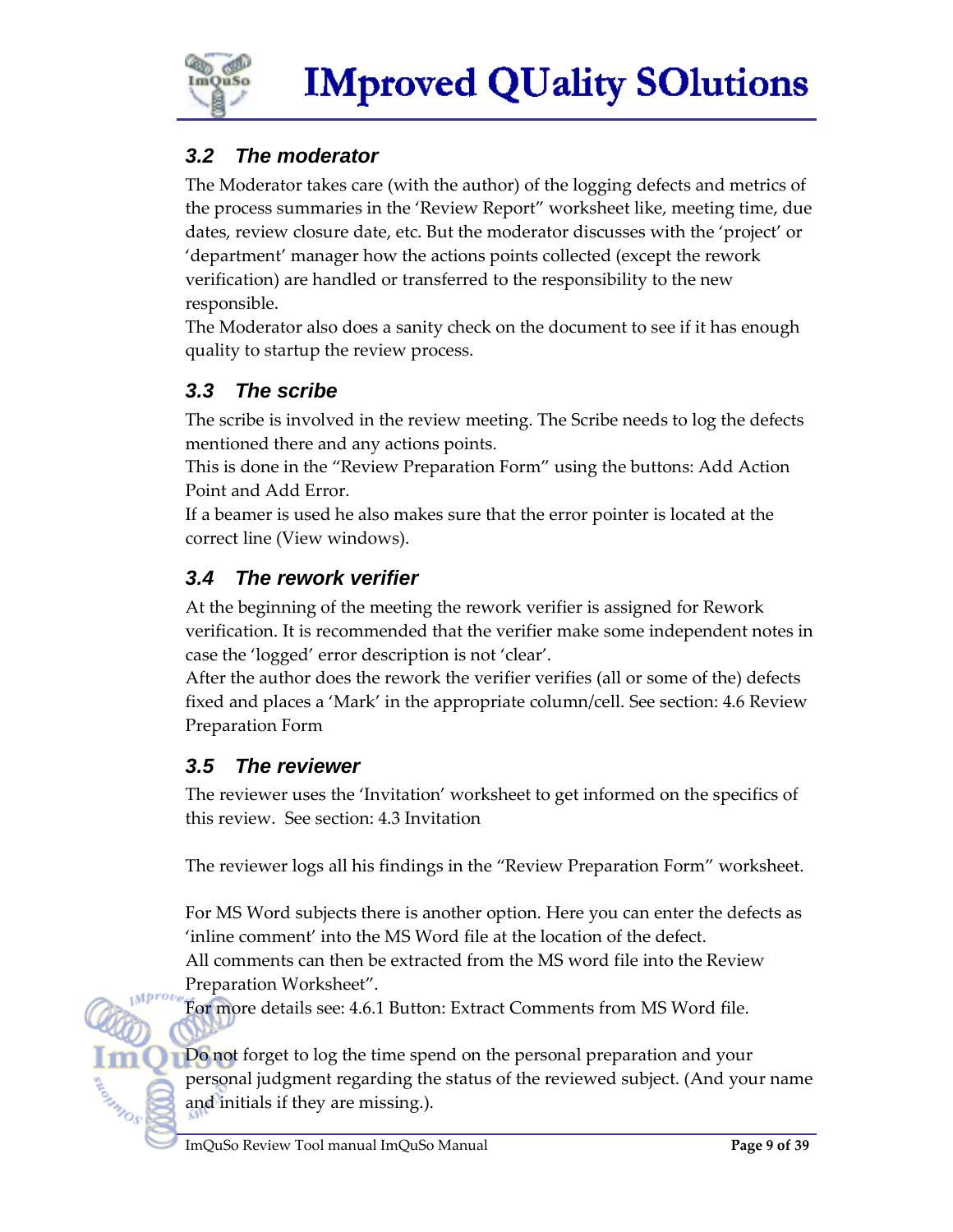

See section: 4.6 Review Preparation Form

For more details on the actions to perform see: the "Reviewer\_read-me" worksheet.

### **3.6 The Subject Approver**

The subject Approver (one or more) is responsible of authorizing the document. They can use the Review tool to investigate the findings but might not necessary be one of the review participants

# **4 The worksheets of the review tool.**

### **4.1 ImQuSo**

The contact information of ImQuSo and the change history of the review tool.

#### **4.2 reviewer\_read-me**

This is a help sheet for the reviewer that explains all the activities and the workflow in which sequence they should be executed.

### **4.3 Invitation**

This worksheet is meant as an invitation for the reviewers and is a partial 'readonly' copy of the Review Report sheet.

Administrative issues about the review are mentioned here.

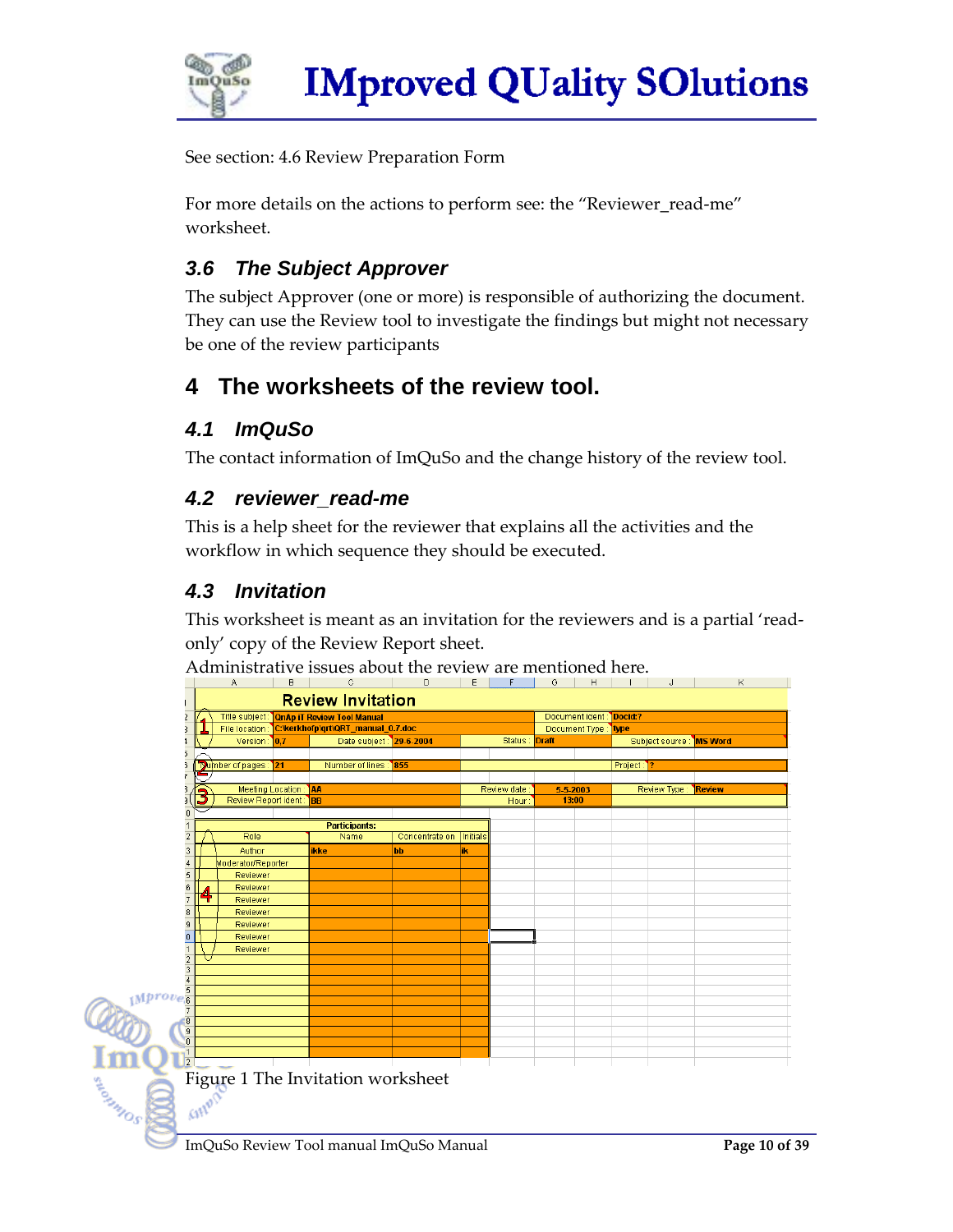

The worksheet has four segments:

- 1. The first and top segment holds information about the subject to be reviewed
- 2. The second has some metrics on the subject to be reviewed.
- 3. The third segment holds information on the review meeting and review type.
- 4. The fourth segment holds information on the participants of the review.

The information is 'read-only' and this worksheet is protected.

### **4.4 Review report**

This worksheet is meant as summary and report of the review (meeting). Administrative issues and metric issues about the review are mentioned here.

|                 |                                | A                                                                        | Б                              | U                                  | D                      | E               |                        | G                       | н                                 |         | J                | Κ                      |
|-----------------|--------------------------------|--------------------------------------------------------------------------|--------------------------------|------------------------------------|------------------------|-----------------|------------------------|-------------------------|-----------------------------------|---------|------------------|------------------------|
| 1               | <b>Review Report (summary)</b> |                                                                          |                                |                                    |                        |                 |                        |                         |                                   |         |                  |                        |
|                 |                                | Title subject : QnAp iT Review Tool Manual<br>Docid:?<br>Document ident: |                                |                                    |                        |                 |                        |                         |                                   |         |                  |                        |
| $\frac{2}{4}$   |                                | <b>File location</b>                                                     |                                | C:\kerkhofp\grt\QRT_manual_0.7.doc |                        |                 |                        |                         | Document Type:                    | type    |                  |                        |
|                 |                                | Version: 0.7                                                             |                                | Date subject: 29-6-2004            |                        |                 | Status:                | Draft                   |                                   |         | Subject source : | <b>IMS</b> Word        |
| 5               |                                |                                                                          |                                |                                    |                        |                 |                        |                         |                                   |         |                  |                        |
| 5               |                                | Number of pages: 21                                                      |                                | Number of lines :                  | 855                    |                 |                        |                         |                                   | Project |                  |                        |
| $\frac{1}{7}$   |                                |                                                                          |                                |                                    |                        |                 |                        |                         |                                   |         |                  |                        |
|                 |                                |                                                                          | Meeting Location:              | <b>AA</b>                          |                        |                 | Review date            |                         | 5-5-2003                          |         | Review Type:     | Review                 |
| 3<br>3          |                                | Review Report ident:                                                     |                                | BB                                 |                        |                 | Hour                   | 13:00                   |                                   |         |                  |                        |
| $\overline{0}$  |                                |                                                                          |                                |                                    |                        |                 |                        |                         |                                   |         |                  |                        |
| $\mathbf{1}$    |                                |                                                                          |                                | <b>Participants:</b>               |                        |                 |                        |                         | <b>Metrics:</b>                   |         |                  |                        |
| $\frac{2}{3}$   |                                | Role                                                                     | Present                        | Name                               | Concentrate on         | <b>Initials</b> | Prep. Effort           | #Critical               | #major                            | #minor  | #Questions       | <b>Review Proposal</b> |
|                 |                                | Author                                                                   |                                | ikke                               | bb                     | ik              | 10                     | $\Box$                  | $\Box$                            | 0       | $\Omega$         | Rejected               |
|                 |                                | <b>Moderator/Reporter</b>                                                |                                |                                    |                        |                 |                        |                         |                                   |         |                  |                        |
|                 |                                | Reviewer                                                                 |                                |                                    |                        |                 |                        |                         |                                   |         |                  |                        |
|                 |                                | Reviewer                                                                 |                                |                                    |                        |                 |                        |                         |                                   |         |                  |                        |
|                 |                                | Reviewer                                                                 |                                |                                    |                        |                 |                        |                         |                                   |         |                  |                        |
|                 |                                | Reviewer                                                                 |                                |                                    |                        |                 |                        |                         |                                   |         |                  |                        |
|                 |                                | Reviewer                                                                 |                                |                                    |                        |                 |                        |                         |                                   |         |                  |                        |
|                 |                                | Reviewer                                                                 |                                |                                    |                        |                 |                        |                         |                                   |         |                  |                        |
|                 |                                | Reviewer                                                                 |                                |                                    |                        |                 |                        |                         |                                   |         |                  |                        |
| $\overline{2}$  |                                |                                                                          | Rework verifier: 10            |                                    | Total of preparation : |                 | 1Ū.                    |                         | o                                 | o       | $\overline{0}$   | Rejected log linesV    |
|                 |                                |                                                                          | <b>Review result:</b> Rejected |                                    |                        |                 | Current defect count : |                         |                                   |         | ñ                |                        |
| $\frac{13}{14}$ |                                |                                                                          |                                |                                    |                        |                 |                        |                         |                                   |         |                  |                        |
| 15 16 17        |                                |                                                                          |                                | Effort to organise Review:         |                        | Imin            |                        |                         | Actual date Review meeting        |         |                  | date                   |
|                 | Duration review meeting:       |                                                                          |                                |                                    | min                    |                 |                        | Actual Rework Done date |                                   |         | date             |                        |
|                 |                                | 5                                                                        |                                | Creation Review report effort :    |                        | min             |                        |                         | Actual Rework effort              |         |                  | lmin                   |
| 0 8 8 9         |                                |                                                                          |                                | total review effort :              | îΩ                     | min             |                        |                         | <b>Rework Verification effort</b> |         |                  | min                    |
|                 |                                |                                                                          |                                | Planned rework ready date          |                        | date            |                        |                         | Grand total review effort         |         | ١n               | min                    |
|                 |                                |                                                                          |                                | Estimated rework effort :          |                        | min             |                        |                         | Actual Review Close date          |         |                  | date                   |

Figure 2 The Review Report worksheet

Usage of colours see: 2.4 The usage of colours in the review tool.

The worksheet has five segments:

- 1. The first and top segment holds information about the subject to be reviewed First you define the Subject Source and then you can use the browse command button to extract the subject information. If no or limited
	- information is extracted you have to fill the fields manually
	- The second has some metrics on the subject to be reviewed.

The browse command button should have extracted this information.

If not or limited information is extracted you have to fill the fields manually.<br> $\omega$ 

SOUNDAY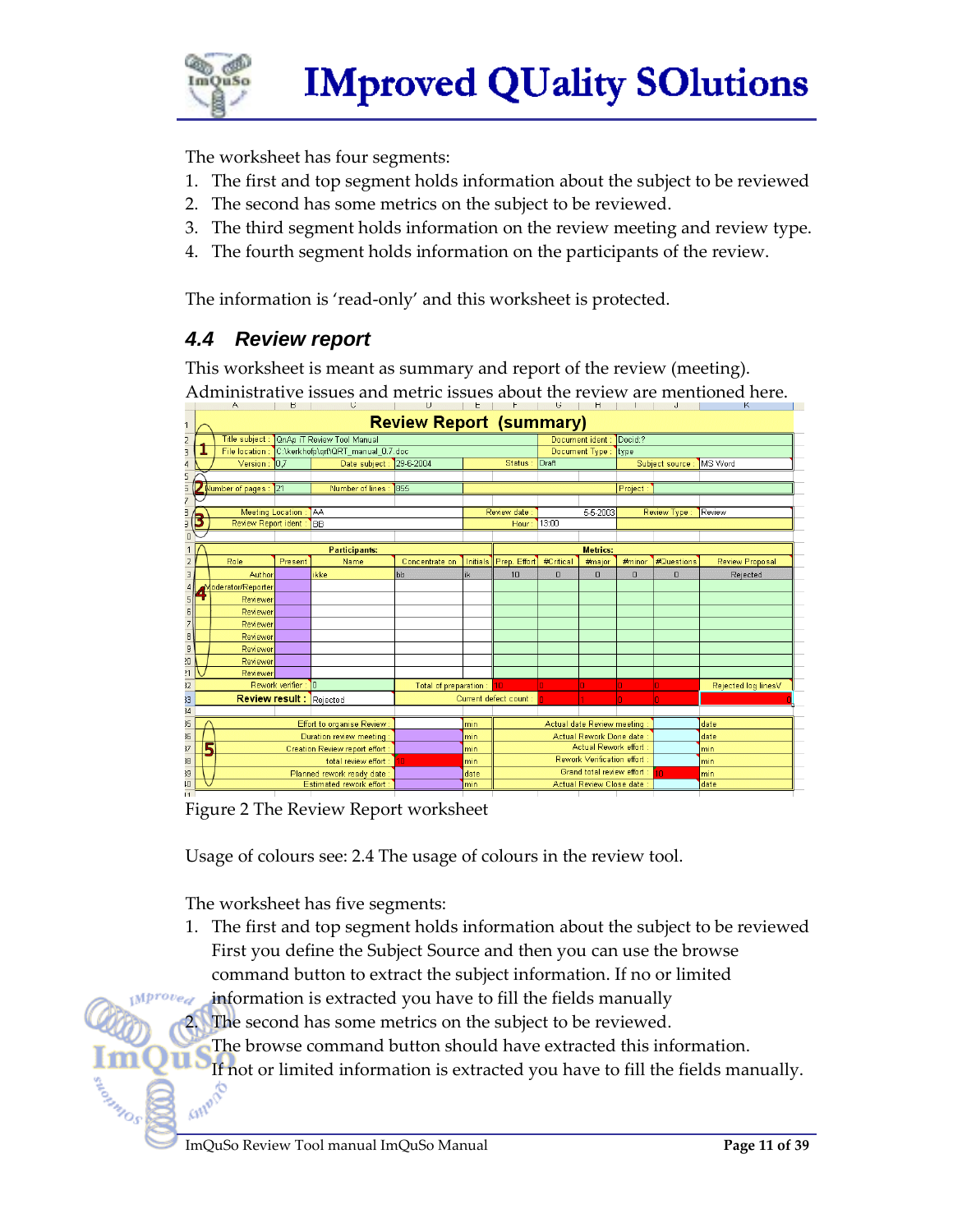

- 3. The third segment holds information on the review meeting and review type. Fill these fields when you have the data available. (But before you generate reviewer workbooks.)
- 4. The fourth segment holds information on the reviews, their findings and summary calculations Then Name, Concentrate on and Initials have to be filled in by the Moderator/and/or Author New rows can be inserted (below the Moderator) if needed. DO NOT DELETE unused reviewer lines. (These fields have to be filled before you generate reviewer workbooks.) A Present 'tick mark' is set for every participant that was/is present in the review meeting. Metrics should be filled when the Summaries button has been activated. The moderator defines the 'Review Result' at the end of the meeting or

together with the Author if no meeting is held.

5. The fifth segment holds summary and other review information. This has to be filled in by the Author and Moderator during the execution of the review.

The review tool can automatically fill some information in this worksheet.

### **4.5 The Commands worksheet**

#### **4.5.1 Button: Browser**

**Button text:** Browse

**Goal:** Retrieve information from subject is collected and it will be displayed in the appropriate field

**Action:** Via a browser the exact filename of the to be reviewed subject is asked. **Result:** The file location field and following information fields are filled in (in segment 1):

- $\Rightarrow$  Title Document
- $Arr$  Status
- $\Rightarrow$  Date document
- $\Rightarrow$  Version
- $\Rightarrow$  Document Indent.
- $\Rightarrow$  File location

 $M^{prove}$  Project

ASSANDS

**Document Type** 

"Author name' in segment 4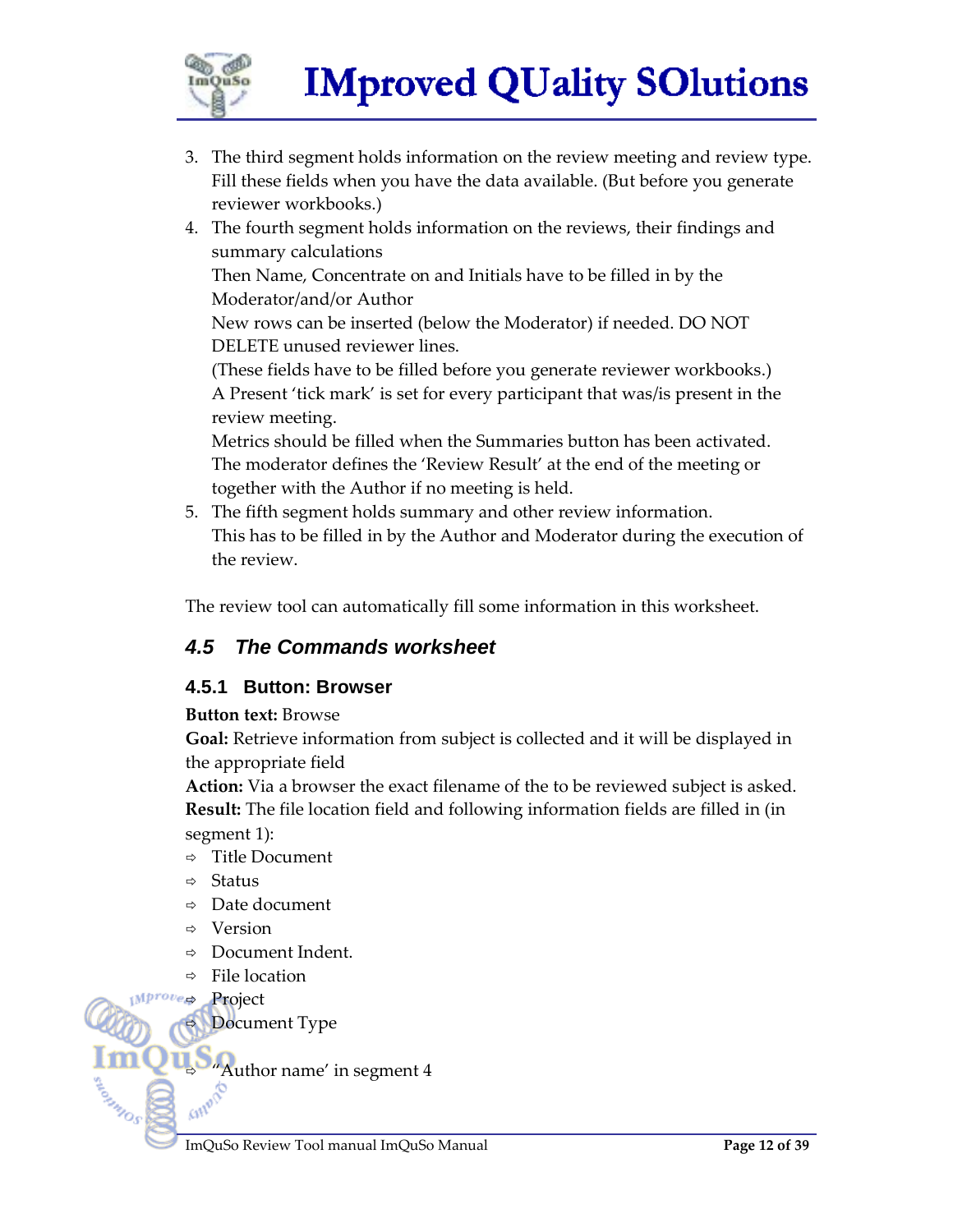

#### **4.5.2 Button: Generate sheets**

**Button text:** Generate sheets

**Goal:** Generates each reviewer individual excel sheet

#### **Action:**

The macro asks for each review (and moderator) a filename and copies the active workbook to a dedicated file. It stops at the first empty name and then the active workbook is saved as summary to be used the author.

(The summary workbook becomes the active workbook.)

During this operation the specific:

- $\Rightarrow$  Reviewer name, Initials, Concentrate on.
- $\Rightarrow$  Concentrate on
- $\Rightarrow$  Initials

is copied info fields of the 'reviewers specific version of the "review preparation form'.

The proposal for the filename is based on the reviewer initials or name if initials are empty, but can be modified by the author.

In the summary workbook an action point is defined: Review verification.

**Result:** Each reviewer (and the author) has an individual excel workbook, which he should use.

#### **4.5.3 Button: Summaries**

#### **Button text:** Summaries

**Goal:** Gather all issues and metrics from all reviewers into one sheet.

#### **Action:**

SOUNDED S

The macro will ask for an excel sheet and add the logging issues to the existing logging issues in the review preparation form.

Next items will also be copied from the "Review Preparation Form" sheet into the 'Review Report' of the summary worksheet.

- $\Rightarrow$  Reviewer Name
- $\Rightarrow$  Preparation time (min)
- $\Rightarrow$  # The number of errors found: Critical, Major, minor, Remarks, Questions, Typos, others
- $\Rightarrow$  Review Proposal. result (Rejected, Accepted or Accepted with remarks.)
- Also action points are copied to the Action point list in the summary workbook

A filename is asked until the cancel button is pressed.

Exceptions: (In case of an summarize error a message is displayed!)

1. If there is no reviewer name specified in the "Review preparation form" **the workbook is ignored.** 

2. If there is an error line in the "Review preparation form" that has no initials the workbook is ignored.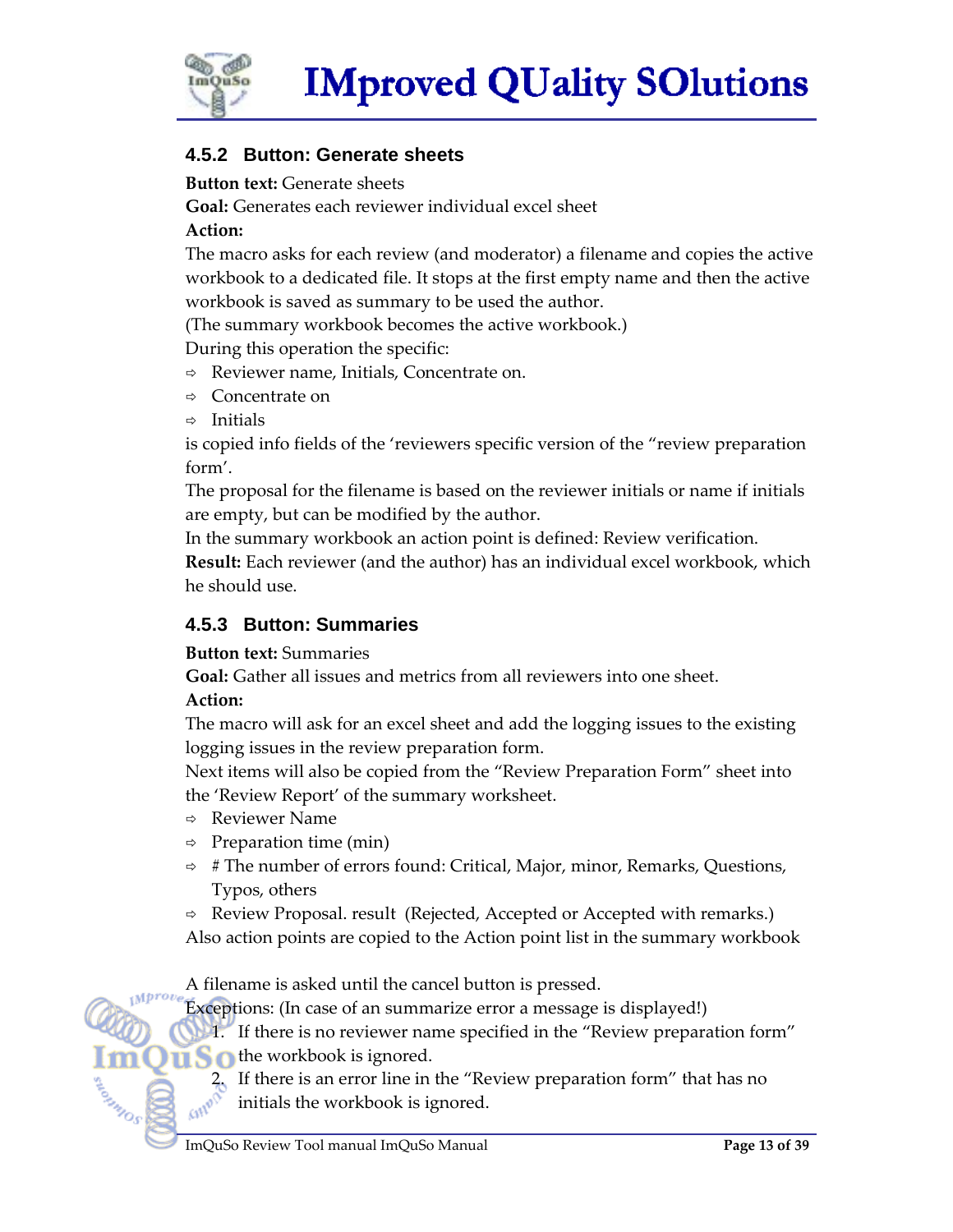

- 3. If the workbook belongs to another review (different document title) the workbook is ignored.
- 4. If the workbook is created with a different review tool version the workbook can be ignored.

If a filename/workbook of an uninvited reviewer is selected, the information is added to the 'Review Form' on the next empty reviewer line. (If none is available a new empty line will be created.)

**Result:** All issues are collected in one excel sheet. And all individual metrics are gathered.

#### **4.5.4 Button: Metrics**

**Button Text:** Metrics

**Goal:** Collect subject statistics and add them to the metrics worksheet.

#### **Action:**

♦ If the subject is a word file the following metrics will be put into the metrics worksheet:

If the subject has used the defined document properties, the following extra information is also collected:

This information should be extracted twice

- Once prior to the review
- Once after the rework

If there is a 'Rework Ready date' or 'Rework effort' defined, the later cases is assumed

**Result:** Subject metrics are collected in put in the metrics worksheet.

#### **4.5.5 Button: to hide sheets for Reviewer**

**Button Text:** Hide Sheets for Reviewer

**Goal:** Hide worksheets that are not needed by the reviewer, so that the acceptance level is higher.

**Action:** The following worksheets will be hidden

- Review Report
- Commands
- Metrics
- Setup

SOUNDS

• Analysis

**Comment** 

• Author Read-Me

This is automatically executed when the button: "Generate sheets" is activated. **Result:** Only a limited set of worksheets will be visible for the reviewer.<br> **Allocated**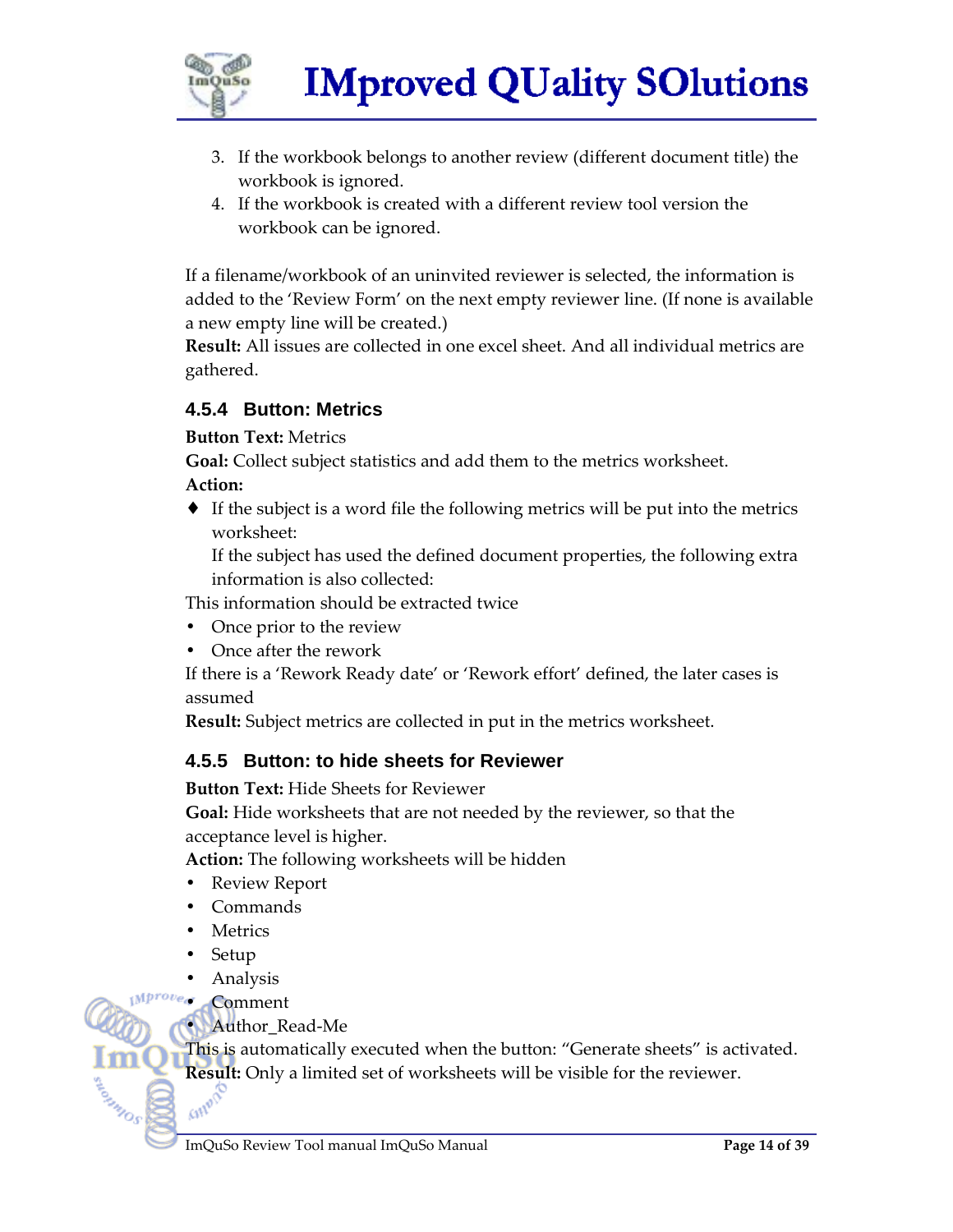

#### **4.5.6 Button: To Un-hide sheets for the reviewer**

**Button Text:** Un-Hide Sheets for Reviewer

**Goal:** Un-do action of "Hide sheets for Reviewer".

**Action:** With this button 'all' worksheets will be made visible again.

In the case that you need this functionality the worksheet "Commands" will probably NOT be visible.

There are two options to execute:

- 1. Un-hide the worksheet "Commands" using standard Excel commands and then execute this command.
- 2. Execute the macro "Button UnHide" using standard Excel commands.

**Result:** "All" worksheets are visible again.

### **4.6 Review Preparation Form**

This excel sheet is meant for each individual reviewer.

|                | n               |                 |          |           |                 |                                   | u.                                         | $\mathbf{N}$ | L        |
|----------------|-----------------|-----------------|----------|-----------|-----------------|-----------------------------------|--------------------------------------------|--------------|----------|
|                |                 |                 |          |           |                 | Reviewer Name                     |                                            |              |          |
| $\overline{2}$ | Sort Defects on |                 |          |           |                 | Concentrate on:                   |                                            |              |          |
| 3              |                 | Reviewer        |          |           |                 | <b>Initials</b>                   |                                            |              |          |
| $\sqrt{4}$     |                 |                 |          |           |                 | Preparation effort (min) :        |                                            |              |          |
| 5              |                 | Sort Defects on |          |           |                 | # Critical errors found: 0        |                                            |              |          |
| 6              |                 | Severity        |          |           |                 | # Major errors found : 0          |                                            |              |          |
| $\overline{7}$ |                 |                 |          |           |                 | # miNor errors found : 0          |                                            |              |          |
|                |                 |                 |          |           |                 | # Questions :                     |                                            | Findings     |          |
| $\frac{8}{9}$  |                 | Sort Defects on |          |           |                 | Proposal review result : Rejected |                                            |              |          |
| 10             |                 | Page            |          |           |                 | # others:                         |                                            |              |          |
| 11             |                 |                 |          |           |                 | Total:                            |                                            |              |          |
|                |                 |                 |          |           |                 |                                   |                                            |              |          |
| 12             |                 |                 |          |           |                 |                                   |                                            |              |          |
|                | *Page           | °Line           | Severity | *Initials | *Defect         |                                   | *Review<br>$rac{8}{10}$                    | ō            | *Updated |
|                |                 |                 |          |           |                 |                                   | Motivatio<br>comment<br>solved<br><u>m</u> | Review       |          |
|                |                 |                 |          |           | Add Action Item | Add Error                         |                                            |              |          |
| 13             |                 |                 |          |           |                 |                                   |                                            |              |          |
| 14             |                 |                 |          |           |                 |                                   |                                            |              |          |
| 15             |                 |                 |          |           |                 |                                   |                                            |              |          |
|                |                 |                 |          |           |                 |                                   |                                            |              |          |
| 16             |                 |                 |          |           |                 |                                   |                                            |              |          |
| 17             |                 |                 |          |           |                 |                                   |                                            |              |          |
| 18             |                 |                 |          |           |                 |                                   |                                            |              |          |

#### **Figure 3 The Review Preparation Form worksheet**

For each remark found during personal preparation the reviewer fills in a line:

- Page. The number of the page were the remark was found (Use page 0 for a remark on the entire document.
- Line. The number of the line were the remark was found (Use line 0 for a remark on the entire page.)
- Severity. The severity of the remark See appendix: Used codes
- Reviewer.

uso

ROAMMOS

The initials of the reviewer. (To make distinction when all review comments  $Mprove<sub>ex</sub>$ are gathered in one form.)

(This info can also be extracted from inline comments in an MS Word file.)

Be sure that the reviewer name and spend effort on personal preparation is filled in.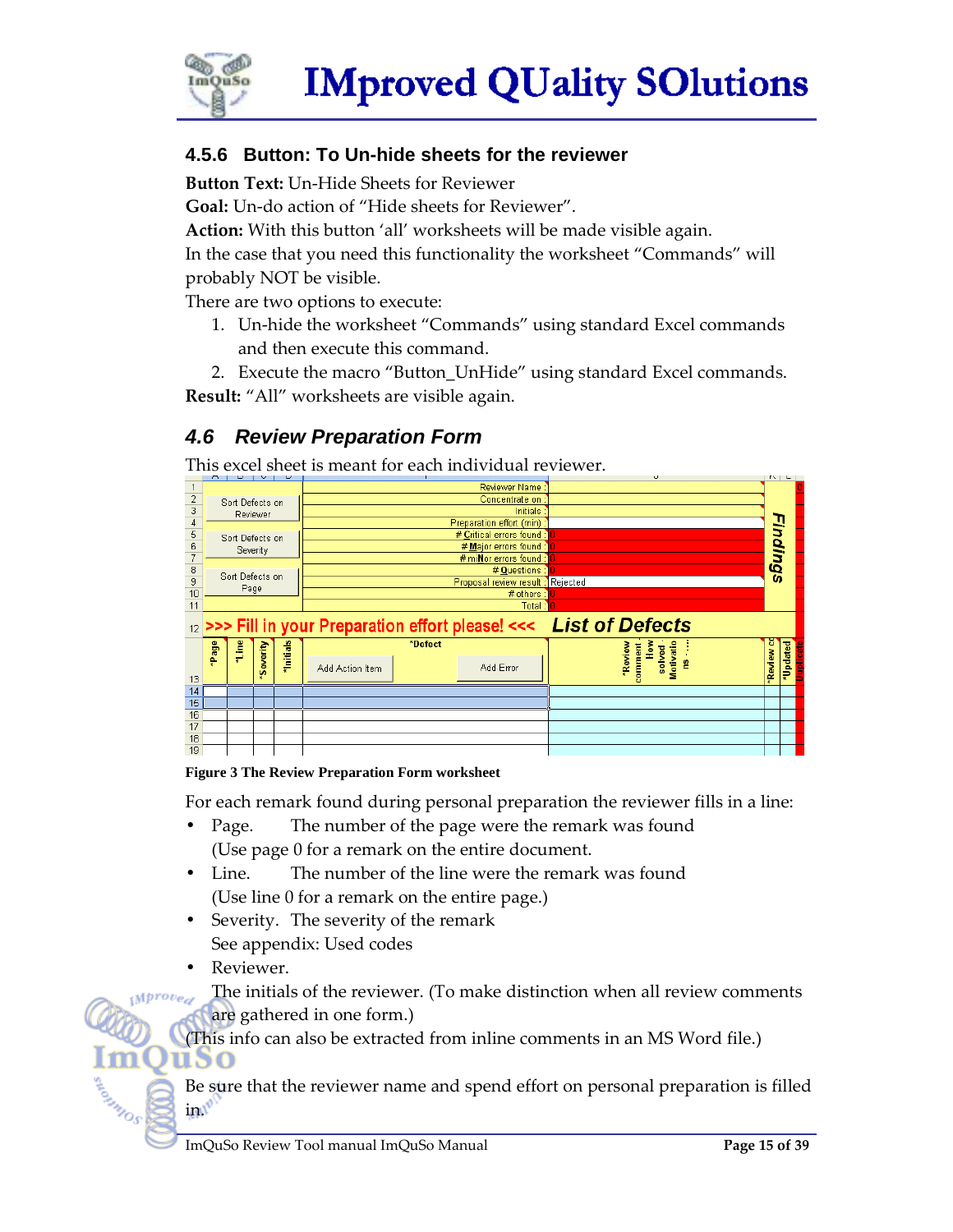

There are some checks build in that will in form the user that some information is missing.

The buttons "Add Action Item" and "Add Error" are initially intended for usage during the 'review meeting' but can be used by the reviewer. (Actions are performed in the background!)

### **4.6.1 Button: Extract Comments from MS Word file**

The macro invoked by the button will open a browser to locate a MS word file. If a file is selected all word (inline) comments are extracted and logged as review errors.

Each individual comment is logged on single line as an error.

There is a possibility to specify the defect type as part of the comment. Syntax for MS Word inline comment: <Severity><Cr><Defect> <Severity> must be ONE token. (Will be: ? if it is omitted or if it contains multiple tokens) <Cr> is just an Enter (key) <Defect> can be any text (incl. enter keys)

So for any comment in word: Start with the severity character, hit Enter and then type your defect, remark, question, etc.

Initials, Page number ands Line number are automatically extracted. (Line number counting is reset for every new page so it always starts with 1 on a new page!)

Note: Be aware of problems when mixing online word comment imports and regular filled in forms. For some reason the internal line numbering of word is different from the line numbers show with the option: line numbers on. With 'line numbers on' e.g. lines in tables are not counted but with the comments notation they are also counted.

Best solution for reviewers is when they have used the word extract option to handover that word file also to the author as a fallback option.

### **4.6.2 Button: Sort Defects on reviewer**

The macro invoked by the button sorts all defects on reviewer initials.

SOUND OF

Sumo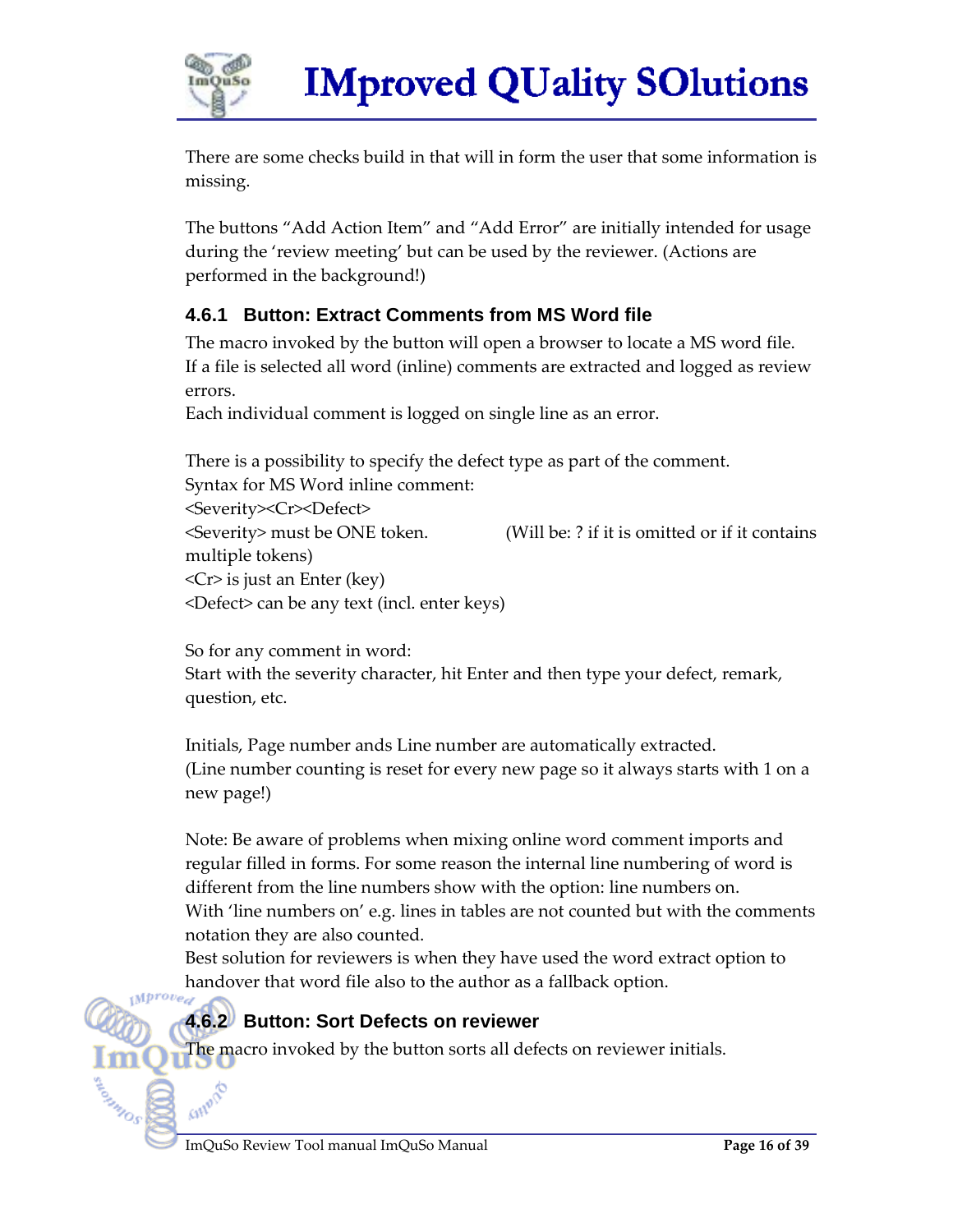

### **4.6.3 Button: Sort defects on severity**

The macro invoked by the button sorts (alphabetical) all defects on severity. First Critical, then Major, then minor, etc.

### **4.6.4 Button: Sort Defects on page**

The macro invoked by the button sorts the defects on page, then on line and then severity.

### **4.6.5 Button: Add Action**

This button pops-up an 'Action entry form' that can be filled to generate an action (to be logged) in the 'Action Items' worksheet.

The advantage of this button is that the focus remains on the same error line in this worksheet.

There are some checks executed after submitting the new action point.

- A description of the action has to present
- If a date is entered it has to have the correct format. yy-mm-dd.

### **4.6.6 Button: Add Error**

This button pops-up an 'Error entry form' that can be filled to generate an error (to be logged at the bottom of the list in this worksheet).

The advantage of this button is that the focus remains on the same error line in this worksheet.

There are some checks executed after submitting the new action point.

- All fields must be filled.
- The page number must be numerical.
- The line number must be numerical.

# **4.7 Legend**

The legend worksheet explains the use of colours and gives translations for codes used.

### **4.8 Comment**

The moderators and/or Author can add some specific review comments here on e.g. the process, the review result, behavior of the participants, etc. etc, can use this worksheet.

# **4.9 Author\_read-me**

This is a help sheet for the author that explains all the activities and the workflow in which they should be executed.

### **4.10 Analysis**

 $Mprove$ 

SOUND OF

This worksheet shows some analysis made on the current review.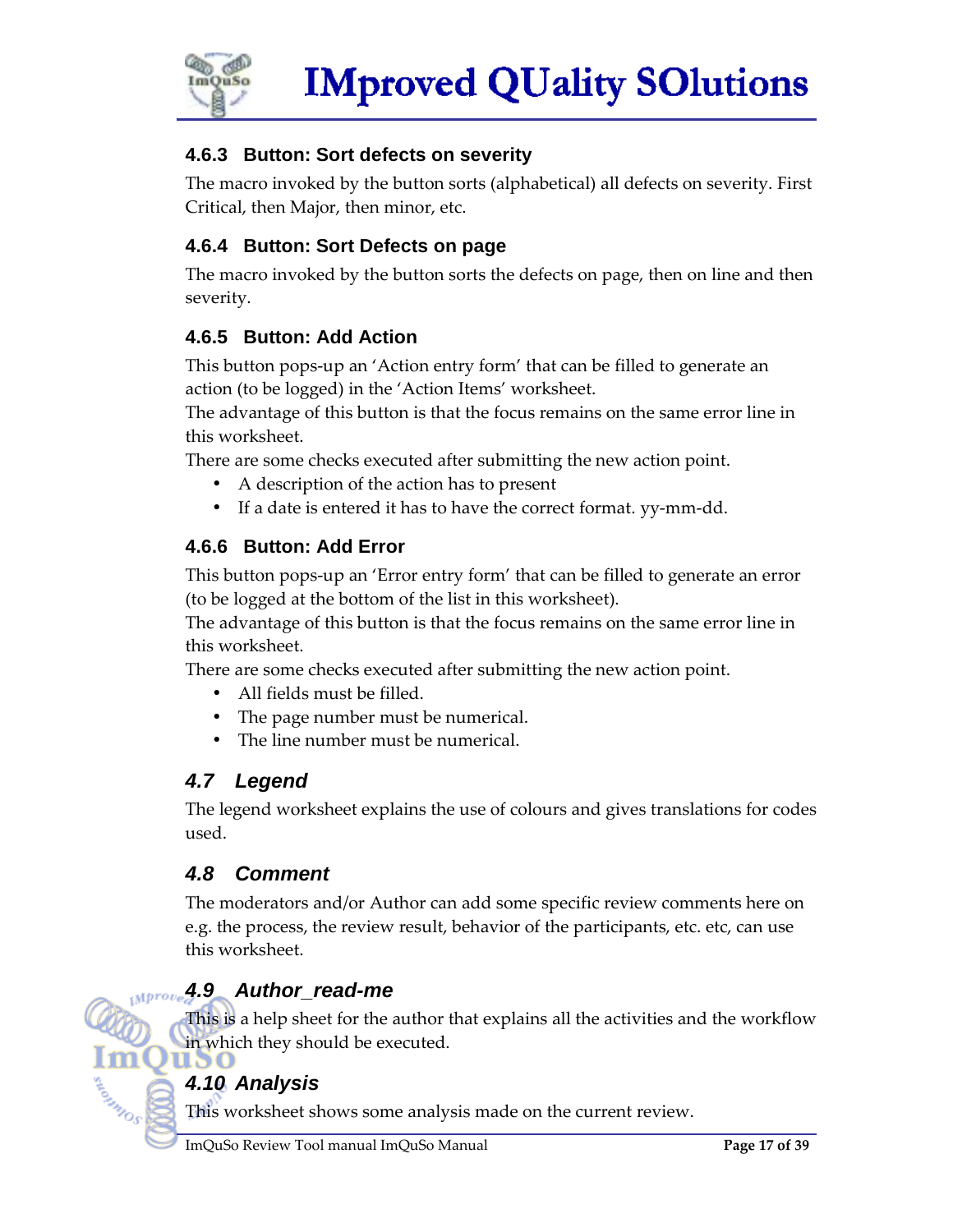

The information can be used after personal review preparation but is more useful after all review results are 'Summarized', but better yet after the review is closed.

There are to many values shown there to describe here. Please see the notes for explanation of the metrics and used formulas.

### **4.11 Metrics**

This is the worksheet were all metrics on this review and subject are gathered. This worksheet provides an easy access for a data collection tool when (at a certain point in time) the organization wants to analyze the review results of all reviews.

For a detailed explanation on the metrics collected see: Appendix: Metrics collected during the review

### **4.12 Actions items**

Worksheet to collect all actions raised during the execution of the review.

In case the review result is not 'Rejected', there should be at least one action: Rework verification.

| Nr. | <b>Action Items</b><br>n |             |                       |            |                      |  |  |  |  |  |
|-----|--------------------------|-------------|-----------------------|------------|----------------------|--|--|--|--|--|
|     | <b>Description</b>       | Assigned to | Planned<br>Ready date | Checked by | Actual<br>Ready date |  |  |  |  |  |
|     |                          |             |                       |            |                      |  |  |  |  |  |
|     |                          |             |                       |            |                      |  |  |  |  |  |
| 3   |                          |             |                       |            |                      |  |  |  |  |  |
|     |                          |             |                       |            |                      |  |  |  |  |  |
| 5   |                          |             |                       |            |                      |  |  |  |  |  |
| 6   |                          |             |                       |            |                      |  |  |  |  |  |
|     |                          |             |                       |            |                      |  |  |  |  |  |
| 8   |                          |             |                       |            |                      |  |  |  |  |  |
| 9   |                          |             |                       |            |                      |  |  |  |  |  |
| 10  |                          |             |                       |            |                      |  |  |  |  |  |
| 11  |                          |             |                       |            |                      |  |  |  |  |  |
| 12  |                          |             |                       |            |                      |  |  |  |  |  |
| 13  |                          |             |                       |            |                      |  |  |  |  |  |
| 14  |                          |             |                       |            |                      |  |  |  |  |  |

#### **Figure 4 The Action items worksheet**

For each action defined the following items should be filled in a line:

- Description The nature and purpose of the action.
- Assigned to **EXECUTE:** Who should responsible for this action.
- Planned ready date When should this activity be completed.
	- Checked by Who should verify if this action is done.

The action verifier fills in (for action verified by him):

• Actual ready date Date on which the activity was verified and the action was considered a success

In case of any disagreement the moderator must take appropriate action.

eogna Os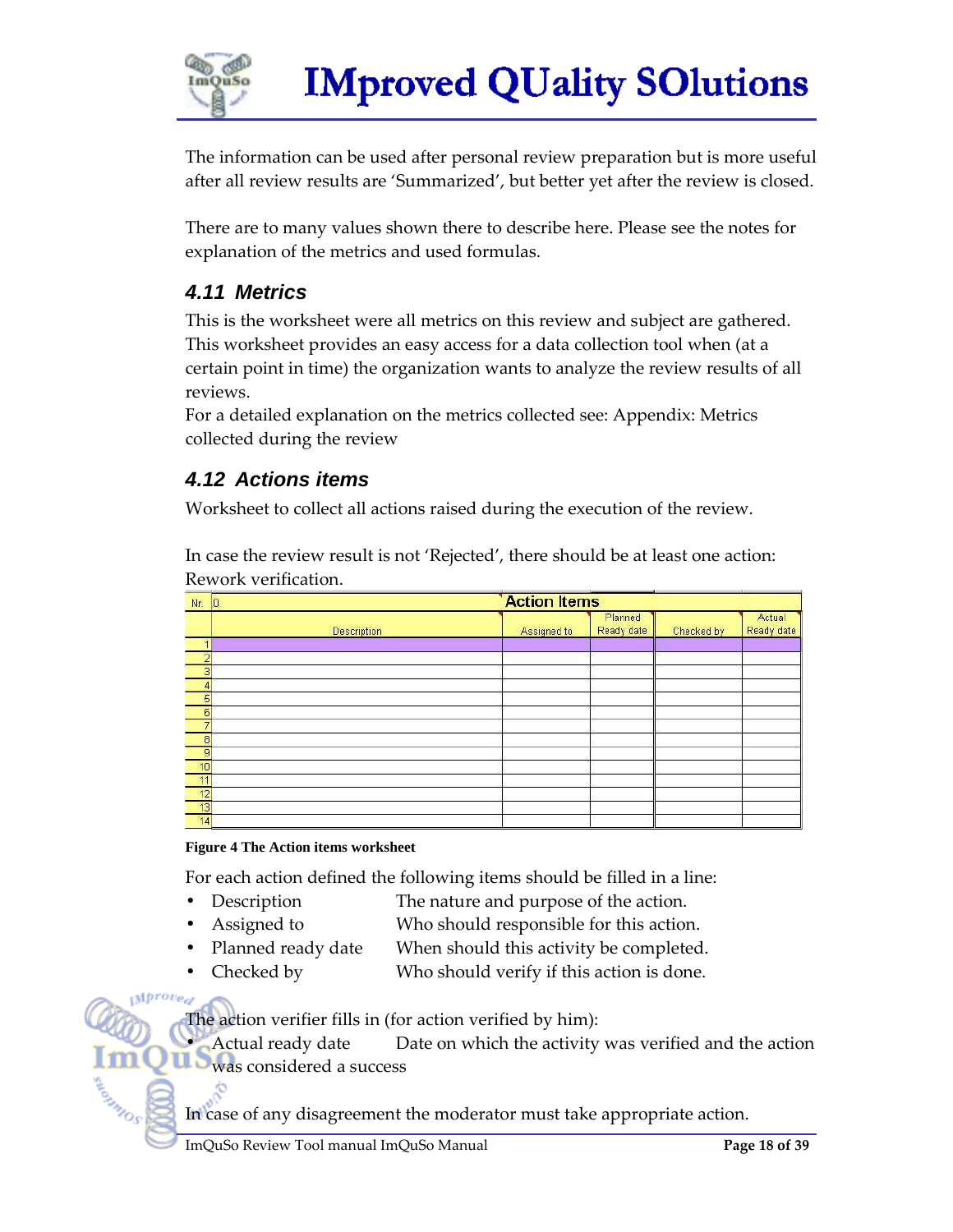

# **4.13 Setup**

In this worksheet some options are mentioned that influence the execution of some of the commands.

But also to make the review 'more' in depended of layout changes in the other worksheets.

The details are not discussed here but there are four sections

- 1. The magic keyword. This word/value is used to prevent mixing old versions of the tool in case of a 'structural' change.
- 2. Setup keywords They can modify some functionality of the buttons
- 3. IRT Variables Define some internals of the review tool
- 4. Subject Info Define which information to extract from the subject (if possible) and where to store it.

# **5 Review procedure using the review tool**

### **5.1 The Review Repository**

To facilitate the logging and storing of all review related files a special directory (as part of the project repository) needs to be created. See an example in Appendix D Review Analysis

### **5.2 When to plan a review.**

When the subject has reached status 'Proposal' a review can be planned.

# **5.3 How to Plan/ Organize Reviews.**

The procedure how to do reviews is defined in a separate review procedure. Here only the relation with the review tool is specified.

Define who should review the subject, request moderator en scribe and fill-in the review report.

The Author/Moderator will execute the 'browse' action (button to invoke a macro).<br>
Where *d* 

The macro will ask for the filename of the subject to be reviewed (only if it isn't known yet.) and if the subject is a word file, the macro will extract information out of the document (and. place it mostly in the top segment).

Any missing information needs to be entered manually in segment 1

SOUNDAY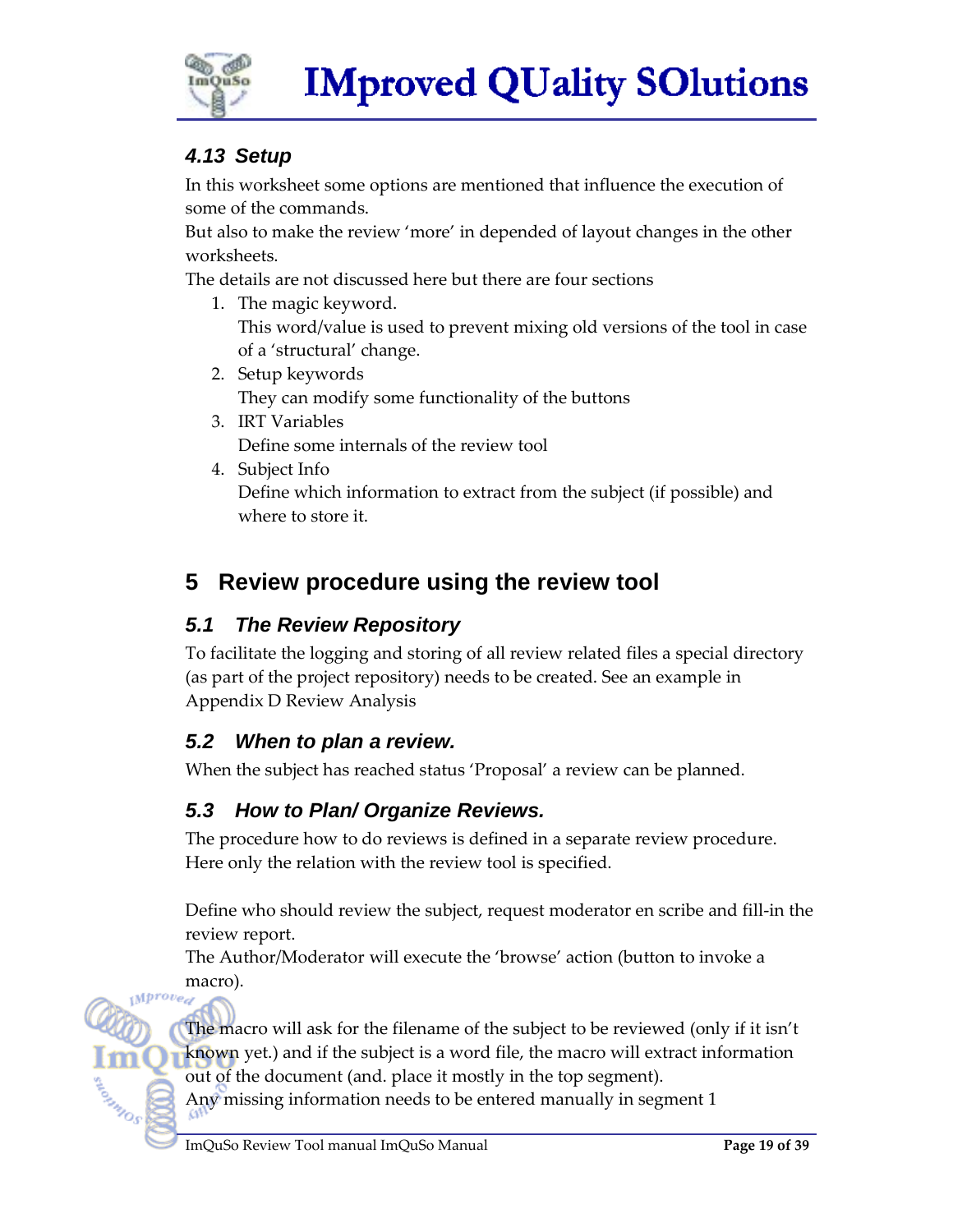

The next fields still have to be filled in manually (segment 2):

 $\Rightarrow$  Review date, hour, review type, meeting location and review report identification.

The next fields still have to be filled in manually (segment 3):

- $\Rightarrow$  Author (Can already be filled by the Browse actions)
- $\Rightarrow$  For each individual reviewer and moderator/Reporter
- $\Rightarrow$  Name
- $\Rightarrow$  Concentrate on (optionally)
- $\Rightarrow$  Initials

The last field has to be filled in manually (segment 4):

 $\Rightarrow$  Effort to organize the Review

### **5.4 Distribute review package**

The Author/Moderator will execute the 'Generate sheets' action (button to invoke a macro).

The macro will make a copy of this workbook for each mentioned reviewer (including the Moderator/Reporter)

The review package including the logging workbook is distributed (or the location of the files) to all participants.

The Author/Moderator will execute the 'metrics' action (button to invoke a macro) to store al subject metrics so that they can be compared later after the subject has changed due to rework.

### **5.5 Collect comment of all reviewers**

Store the returned excel files in the defined location and process all comments. The Author/Moderator will execute the 'Summarize' action (button to invoke a macro).

### **5.6 Prepare for the review meeting**

The Author/Moderator analyses the comment so that he is prepared for the meeting.

See appendix: Review process scenarios with the IRT

# **5.7 During the review meeting**

The Scribe will enter the summary in the 'Review report' worksheet. The next fields still have to be filled in manually (segment 3):

ARIANOS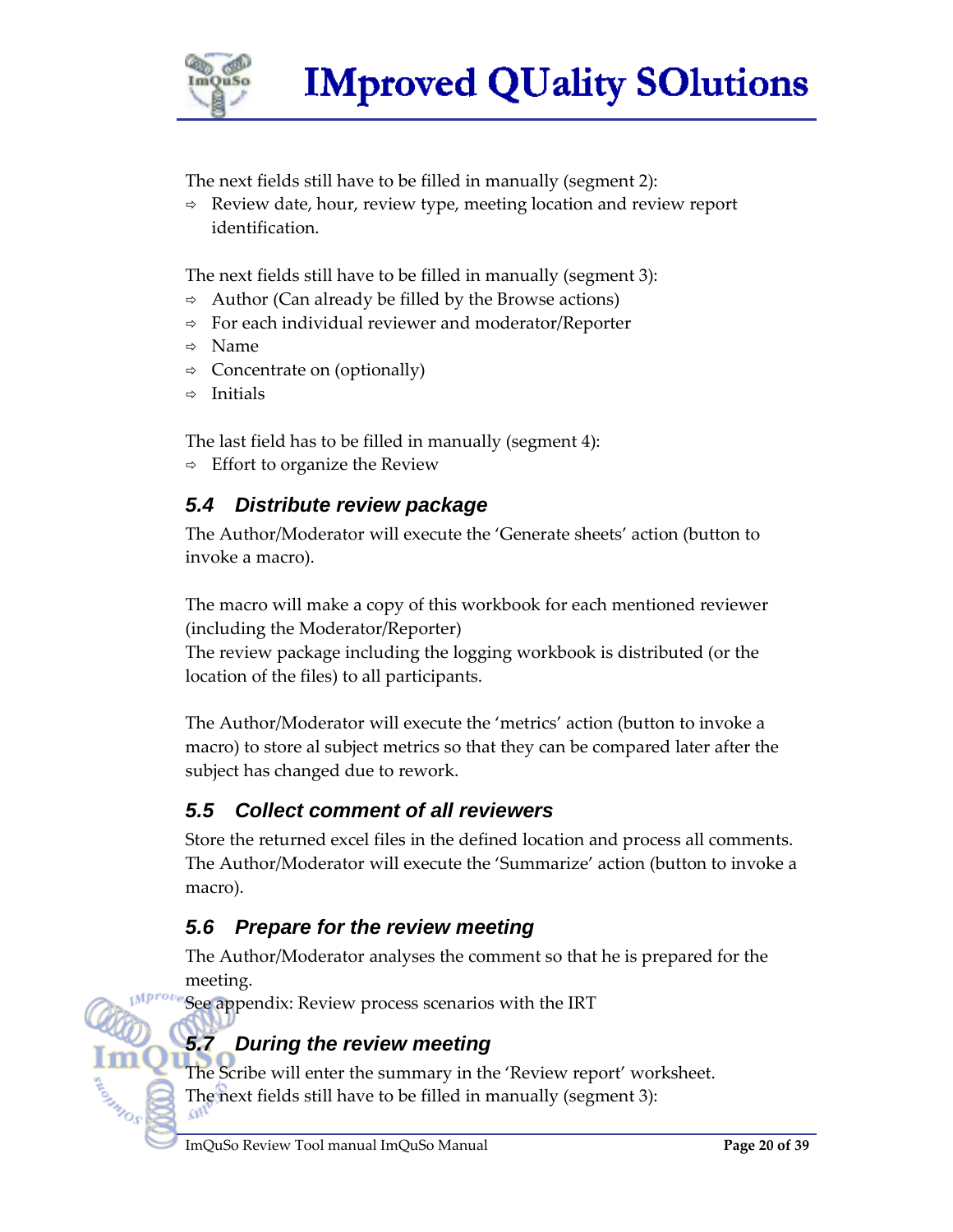

 $\Rightarrow$  Who are present in the meeting, Actual date Review Meeting, Duration of the Meeting, Review result, Planned rework ready date. Creation review report effort.

The next fields still have to be filled in manually in the 'Action items' worksheet (Create the first action)

 $\Rightarrow$  Description: rework verification (Done already by the 'generate sheets' button), Assigned to, Planned ready date, Check by (Default is moderator name filled-in by the 'generate sheets' button),

All additional remarks made in the review meeting are log in the Review Preparation Form' worksheet or 'Action items' worksheet (if needed).

### **5.8 After the meeting is held.**

The Author/Moderator makes sure that the review tool is filled with all the mandatory information.

### **5.9 After the rework is done**

The following information is entered in the 'Review report' worksheet (segment 4) by the Author/Moderator.

 $\Rightarrow$  Rework effort, Actual Rework Done date

But also the 'Review Preparation Form' worksheet logging is update by the author during the rework.

 $\Rightarrow$  Review code and maybe some comment is added

The author has the responsibility to notify the Moderator that the rework verification can be done, if any.

### **5.10 After the rework is verified**

The following information is entered in the 'Review report' worksheet (segment 4) by the 'Rework verifier'.

 $\Rightarrow$  Rework verification effort

But also the 'Review Preparation Form' worksheet logging is update by the author during the rework verification.

 $\Rightarrow$  Updated.

SOUNDAY

The author has the responsibility to notify the Moderator that the rework verification can be done.

The moderator has also the responsibility to take appropriate action in case the verification failed.<br>converted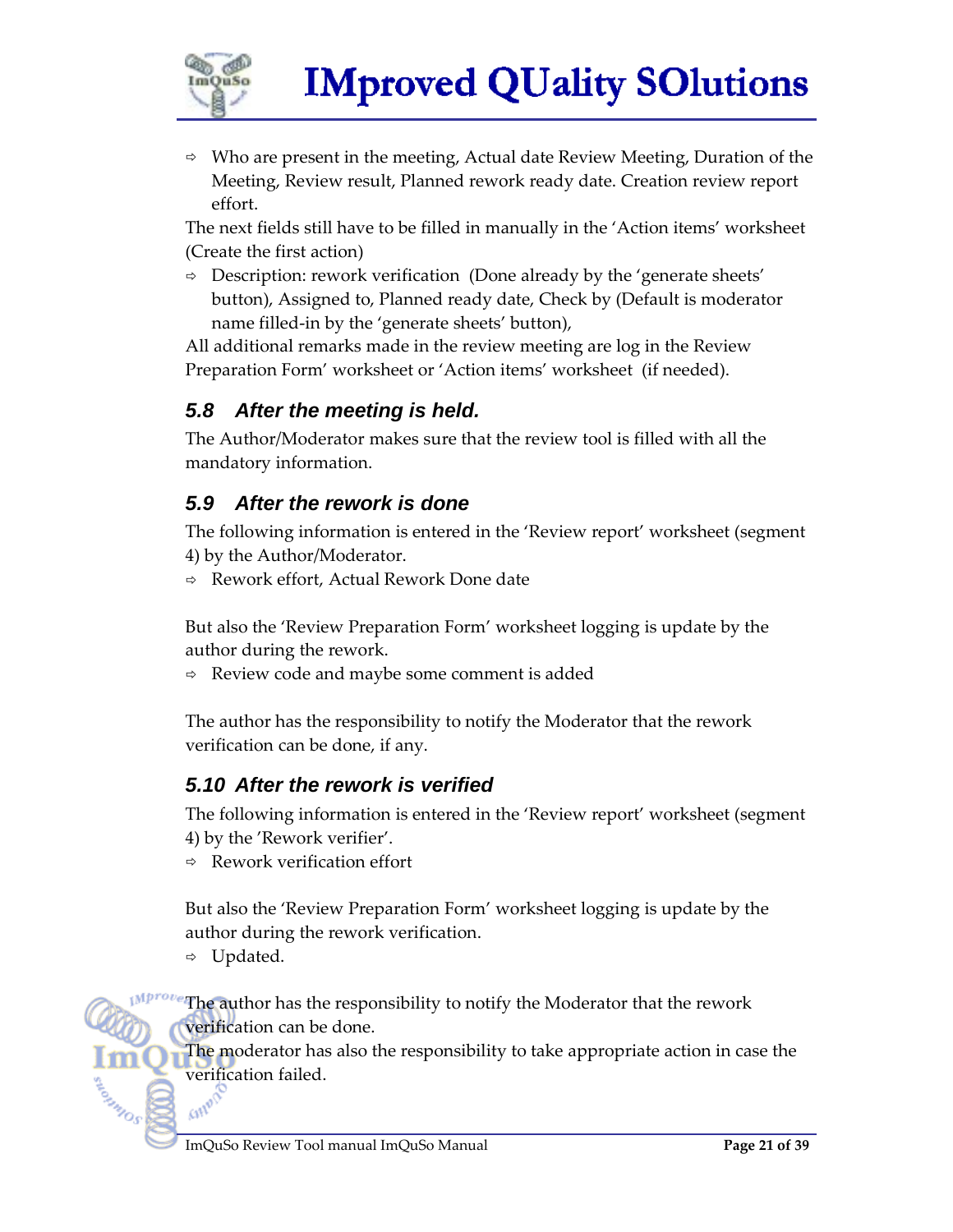

The Moderator will execute the 'Metrics' action (button to invoke a macro) to add date to the 'Metrics' worksheet on the changed/reworked subject.

### **5.11 After the document is Signed/Approved**

The following information is entered in the 'Review report' worksheet (segment 4) by the Moderator.

 $\Rightarrow$  Actual Review Close date

The status of the document must be: Approved (, because all authorities have signed).

The moderator has the responsibility to take appropriate action in case the signoff failed the status stays not approved.

# **6 List of Tables**

# **7 List of Figures**

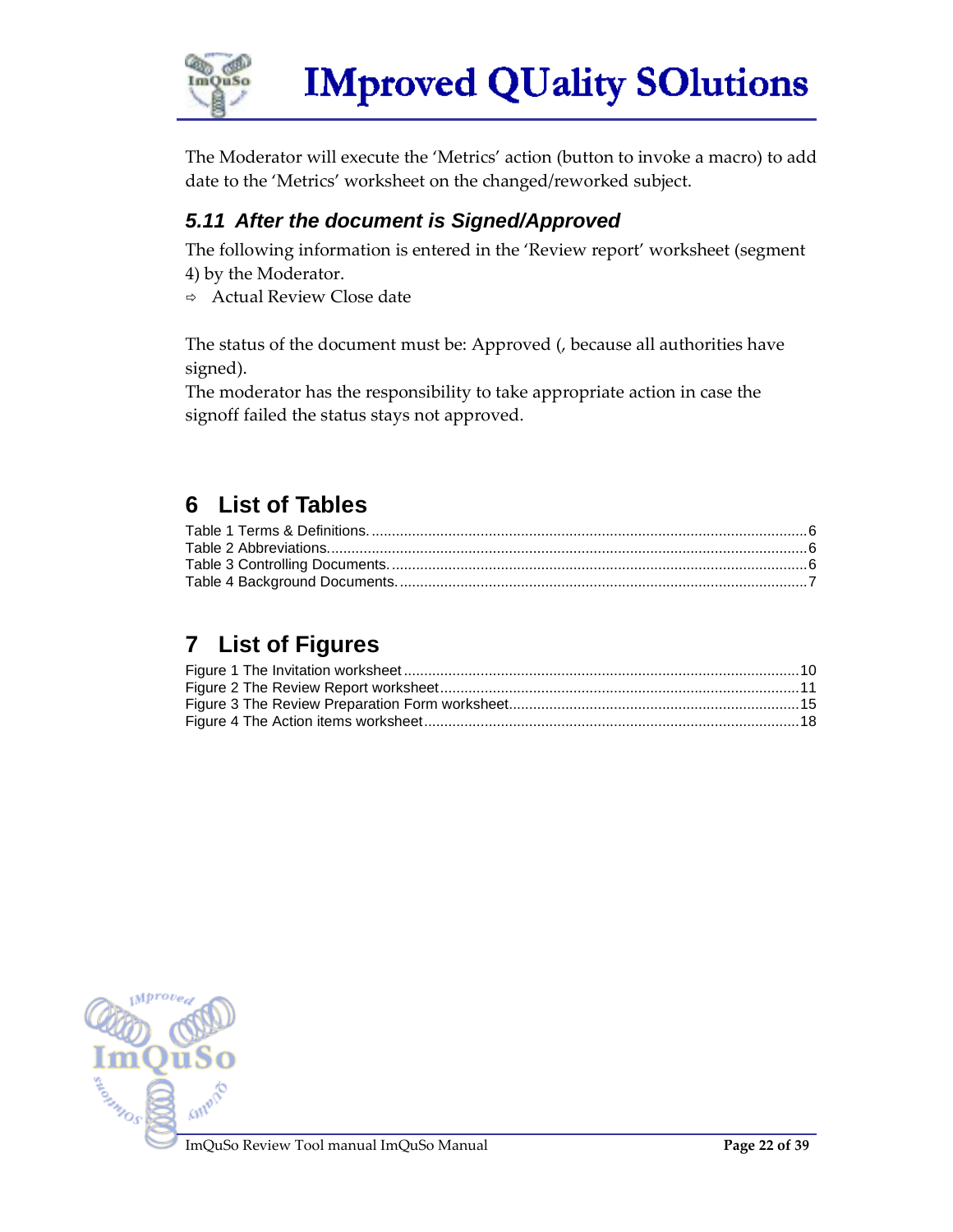

### **Appendix A. Used codes and definitions**

The codes and definitions used in some parts of the review are also explained in the Legend worksheet.

#### **Status (of the document)**

- Draft Still modified by the Author.
- Proposal Author thinks that the subject is ready for review.
- Accepted Subject is authorized by the principal, project or organization.

#### **Review Source**

- Word document Word document
- C code C of H file
- Other None of the above

#### **Review Type**

- Review Formal review according procedure.
- Walkthrough Walkthrough or pre review.
- Inspection Inspection according Tom Gilb. [Gilb]
- Other None of the above.

#### **Review Result**

- Accepted Subject is accepted as is. Subject status becomes: Accepted.
- Accepted (with remarks) Subject status becomes: Accepted, after the rework is verified.
- Rejected Rewrite subject and organize a new review.

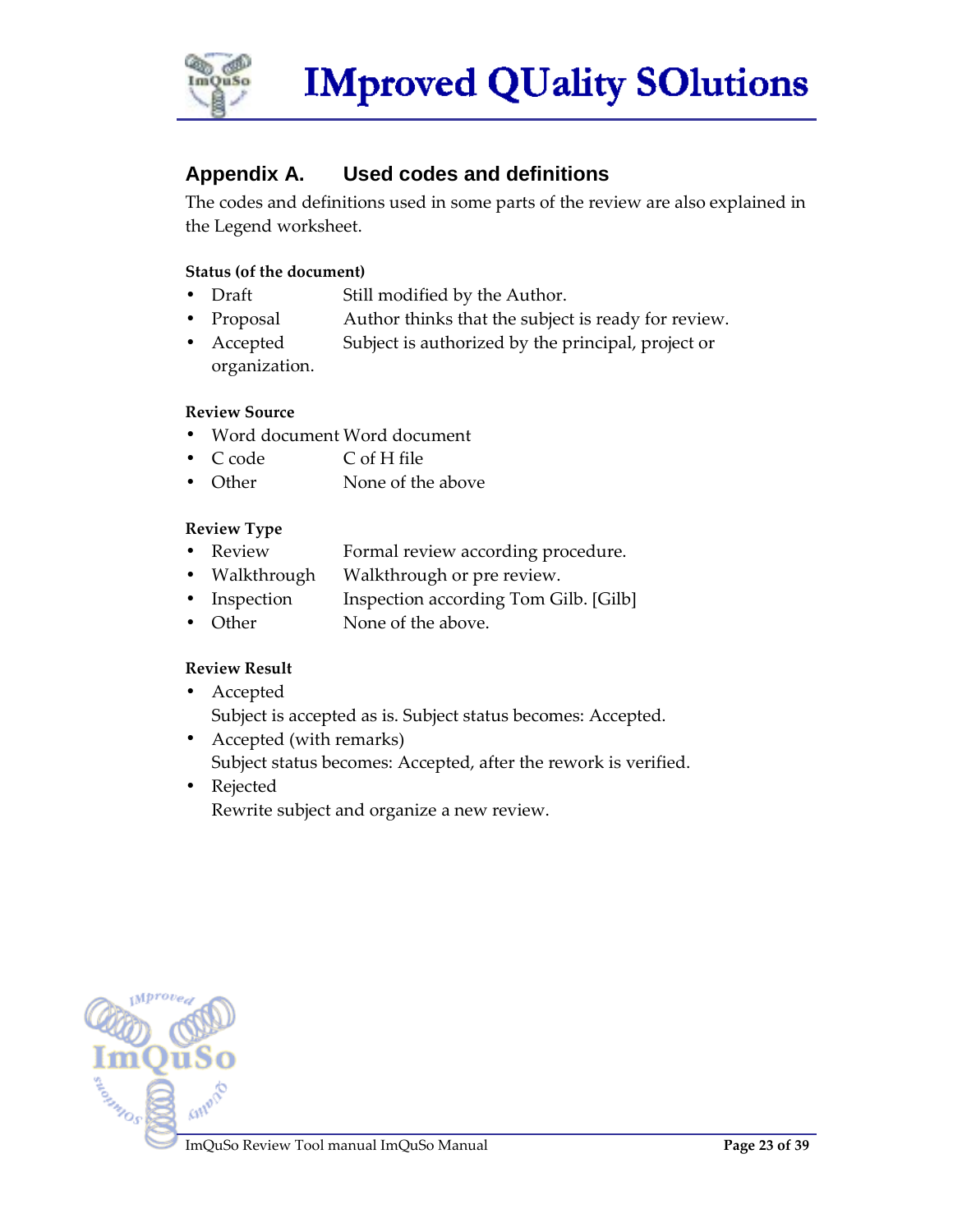

#### **Severity of a remark**

- C for Critical Will lead to a delay in the project or wrong-implemented functionality.
- M for Major Will lead to a Change Request, Problem Report, or extra efforts spend.
- N for minor Need to be fixed for clarity and better understanding.
- Q for Question Unclear if this is a remark or lack of reviewer knowledge.
- R for Remark A error that can not be quantified as the other types
- T for Typo A grammatical or spelling error.

#### **Review code**

- A for Error Accepted and to be updated.
- R for Error Rejected.
- C for Comment Only. No error.
- D for Duplicate Error. 'Similar' error already mentioned before.
- N for Nice to have. Remark accepted but will not be updated.
- V for Question answered.

#### **Updated**

- N for Update NOT performed for this error.
- Y for Update performed for this remark.
- $\delta$  The same as N, for Update NOT performed for this error.

#### **Page and Line numbers**

- Page 0 To indicate that the comment scope is the entire document.
- Line  $0$  To indicate that the comment scope ids the entire page.

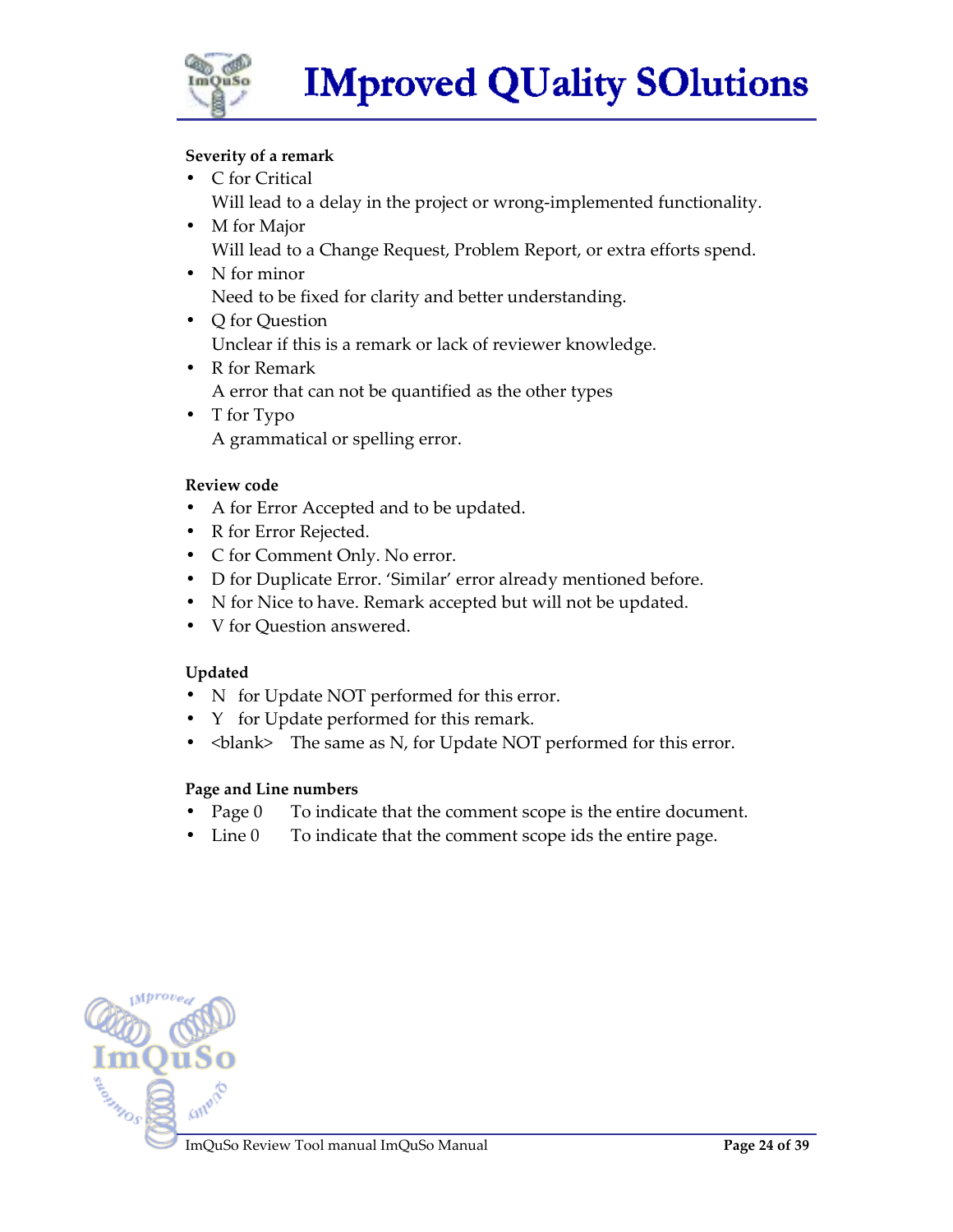

### **Appendix B. Review process scenarios with the IRT**

The review scenario differs basically starts at the review meeting.

*Pre Logging: (Gathering of the reviewers remarks before the review meeting)* 

There are the obvious benefits from submitting reviewer filled log forms prior to the meeting.

• The Moderator/Author knows how many reviewers did actually prepare for this review.

This gives an option to:

- cancel the meeting if not enough reviewers are prepared
- send out reminders etc. to persuade the reviewers to submit their findings.
- Escalate this situation.
- Based on the number and/or severity of the remarks the Moderator/Author can decide on the purpose of the review meeting. The Moderator/Author can:
	- Decide to Reject this subject and cancel the meeting if there are to many severe remarks.
	- Decide to Reject this subject and use the meeting to discuss the major findings to see if solution strategies are available from the reviewers.
	- Cancel the meeting if there are only a few MINOR remarks. (Let's hope for that!)

The change of the purpose of the meeting should be communicated to all participants before the meeting!

(And to the management?)

• The remarks are more descriptive (as personal notes to be deciphered in the meeting)

#### *Pre-Logging impact on the review meeting:*

If a review meeting takes place, the meeting flow can be based on the reviewer remarks.

• If they are many remarks, one could start with the Critical, Major, Questions and miNors.

There are some (possible) disadvantages to this solution:

If the error qualification is not the same by all reviewers. A Major for one can be a miNor by another.

This makes it hard to stick to Criticals only, as people tend to bring their own remarks on the floor.

• You skip thru the subject at least a couple of times.

The logical flow of the subject tends to get lost.

If one (or more) of the reviewers did not submit his remarks, these

reviewers are constantly disturbing the meeting, as it is hard for them to

**M**brov

ASSANDS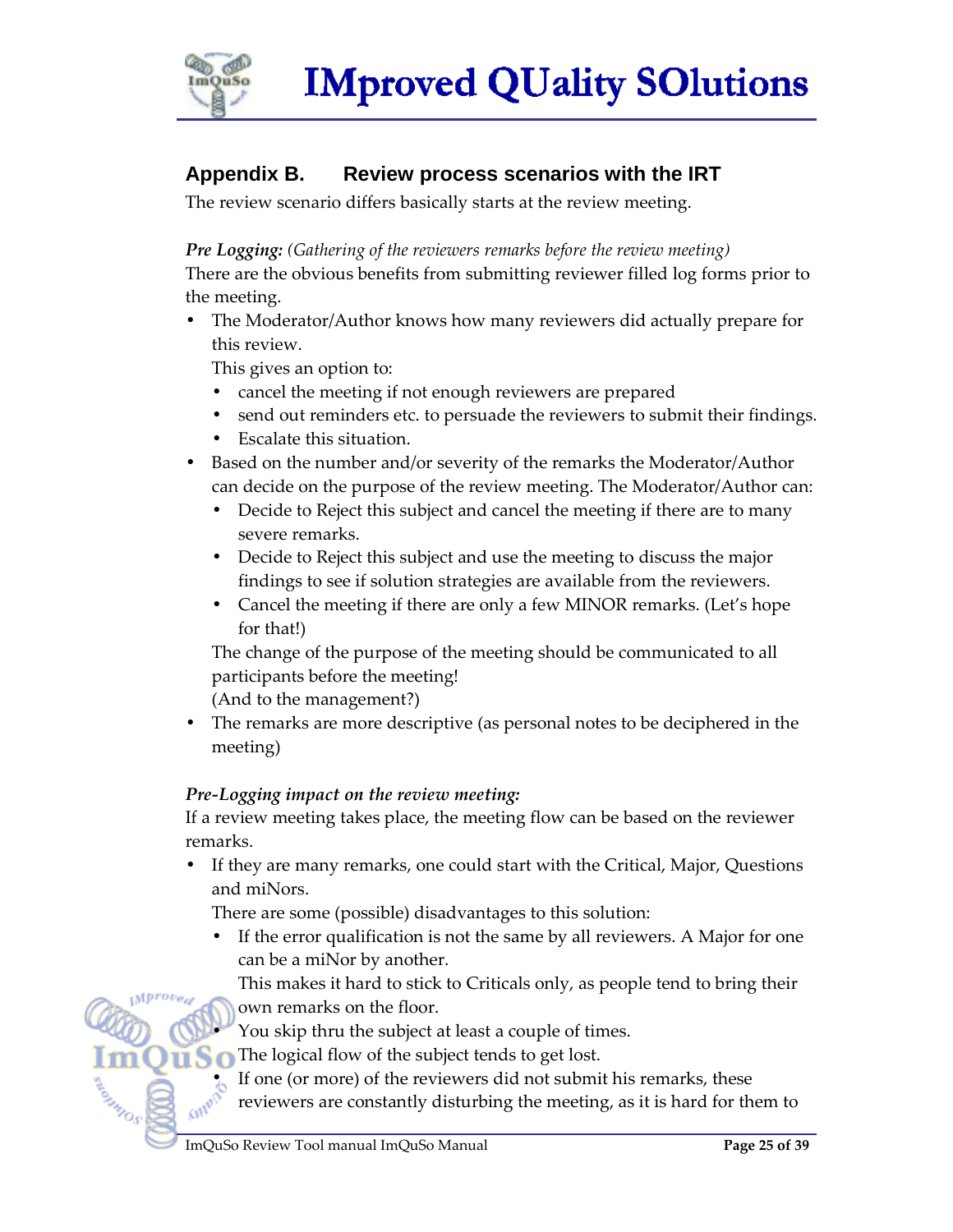

synchronize his own remarks.

• The author can scan each individual remark prior to the meeting and decide if he will fix this remark or not. Leaving only the 'not fixed' remarks to discuss in the meeting.

There are some (possible) disadvantages to this solution:

- The decision to fix a remark may not be in the best interest of the subject or to the liking of other reviewers. So they must a have a veto right on the 'to be fixed' remarks. The meting speed should allow them to scan the 'to be fixed' remarks.
- The page speed will be very high, which lead to a big disadvantage for un/bad prepared reviewers.

(They are still reading the document in the meeting and there is no time for that!)

#### *Media to support the meeting:*

• Using a laptop and an overhead screen (or and LCD projector) displaying the logging form for all to see makes it easy to control the meeting/flow. But also online editing of the logging by the logger/scribe saves time and improves the communication and commitment.

This is the best way to do it I have seen so far.

Even better to have a second projector to scroll the word document synchronized with the error logging

• Otherwise making a paper copy (of the processed log form) and distributing this at the start of the meeting is the least you should do.

Both solutions leave reviewers who participate in the meeting using a telephone conference call at a disadvantage, as they do not see or have the processed and updated logging.

#### *The ideal situation:* (Is that possible?)

 $Mprove<sub>e</sub>$ 

The review package is distributed to the reviewers at least eight working days in advance.

(Reviewers need at least five working days to prepare for the review. They also have their normal work!)

• The filled in logging forms are returned at least three working days prior to the meeting.

The author processes the logging and redistributes the pre-processed remarks back to the reviewers at least two working days prior to the meeting.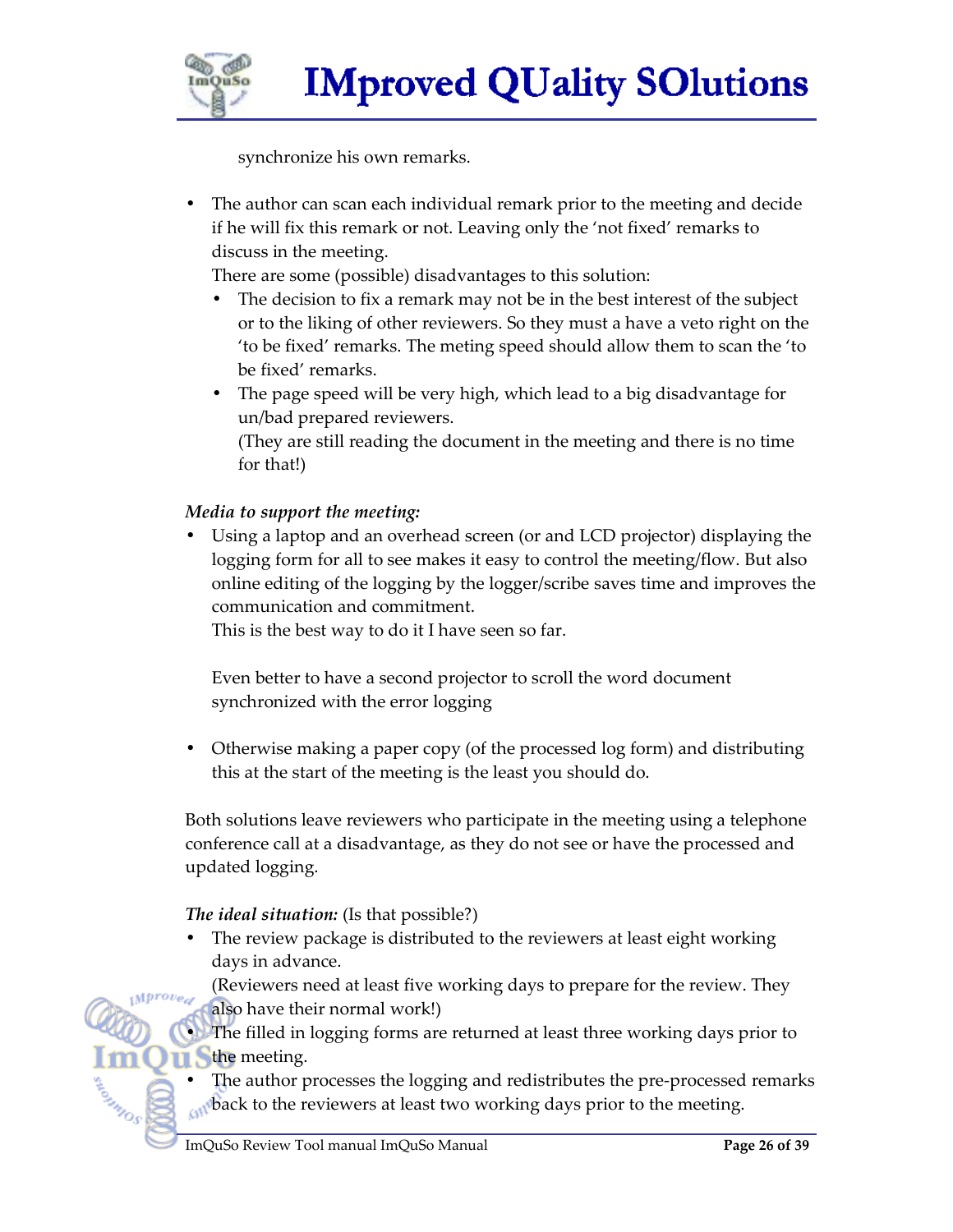

In this case everybody is well prepared in the meeting, making it as short as possible.

(But also demands from the reviewers an extra hour [or two] when they participate in a review.)

In practice we assume at least one-week delay for processing the rework by the author and rework verification. Assume at least one day to prepare/distributing the review package and planning of the meeting.

This gives a total lead-time of approx. three weeks for a single review. (For the ideal solution)

For difficult documents e.g. project plans, requirements, architectural documents, you need **at least** two reviews before the document is 'accepted'. (Bases on my personal experience)

(This even if the entire document can be reviewed in a single pass and you don need to split-up the document and have several meetings for it!)

This causes reviews to have a very great burden on the planning (and milestones) especially in a 'short time to market' organization.

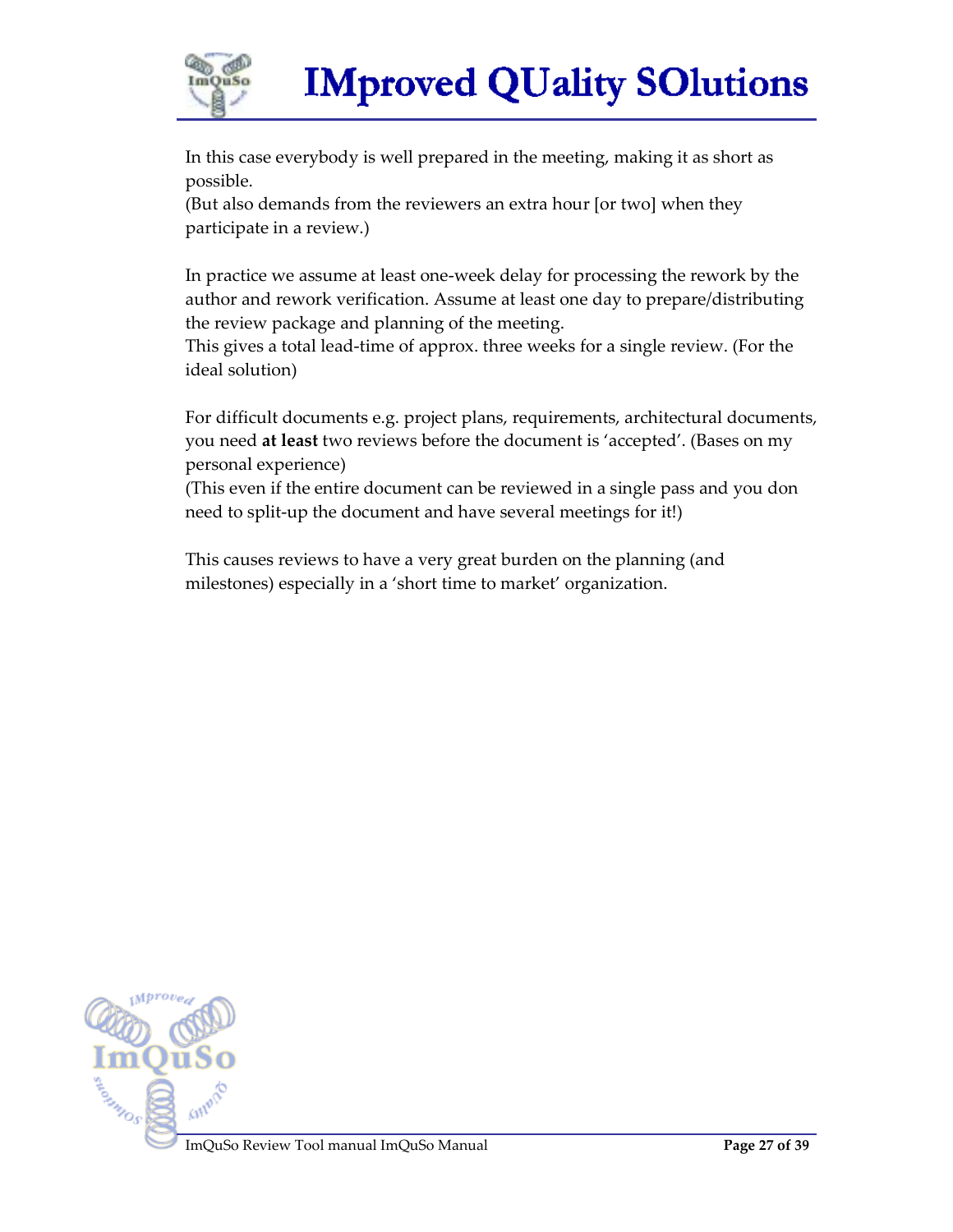

### **Appendix C. Metrics collected during the review**

The following metrics is collected during the review execution.

- ♦ This metrics is collected independent of the document type to be reviewed: (This is not a complete list !)
- $\Rightarrow$  Review Initiation date, Review closure date (=>review lead time)
- $\Rightarrow$  Reference number review report
- $\Rightarrow$  Review planned date, Actual review date (=> Meeting delay)
- $\Rightarrow$  Review Type, Review result
- $\Rightarrow$  File location
- $\Rightarrow$  Number of Reviewers, Number of reviewers that prepared for the review
- $\Rightarrow$  Number of participants in the meeting
- $\Rightarrow$  Duration review meeting, Effort to organize the review, Total of preparation effort
- $\Rightarrow$  Total number of Criticals, Majors, minors, Questions, Remarks, Typos, others
- $\Rightarrow$  Total number of Rejected remarks marked by the author
- $\Rightarrow$  Total number of Duplicates marked by the author
- $\Rightarrow$  Number of Action points
- $\Rightarrow$  Planned rework ready date, Actual rework ready date (=> rework delay)
- $\Rightarrow$  Rework effort, Rework verification effort
- Grand total effort for this review

The following review information is (at least) available when a review is closed.

Review planning time.

Person preparation time by the reviewers.

Meeting effort (participants \* meeting duration).

Meeting closure en report generation effort.

Rework effort of the document after review by the author.

Rework verification effort.

Number of pages in the Object Under Review.

Number of defects found (per category).

- If the subject is a word file the following metrics can be put into the metrics worksheet:
	- #Words

ACAMADS

- #Characters
- #Paragraphs
	- #Passive Sentences (Not of multiple grammar languages are defined.)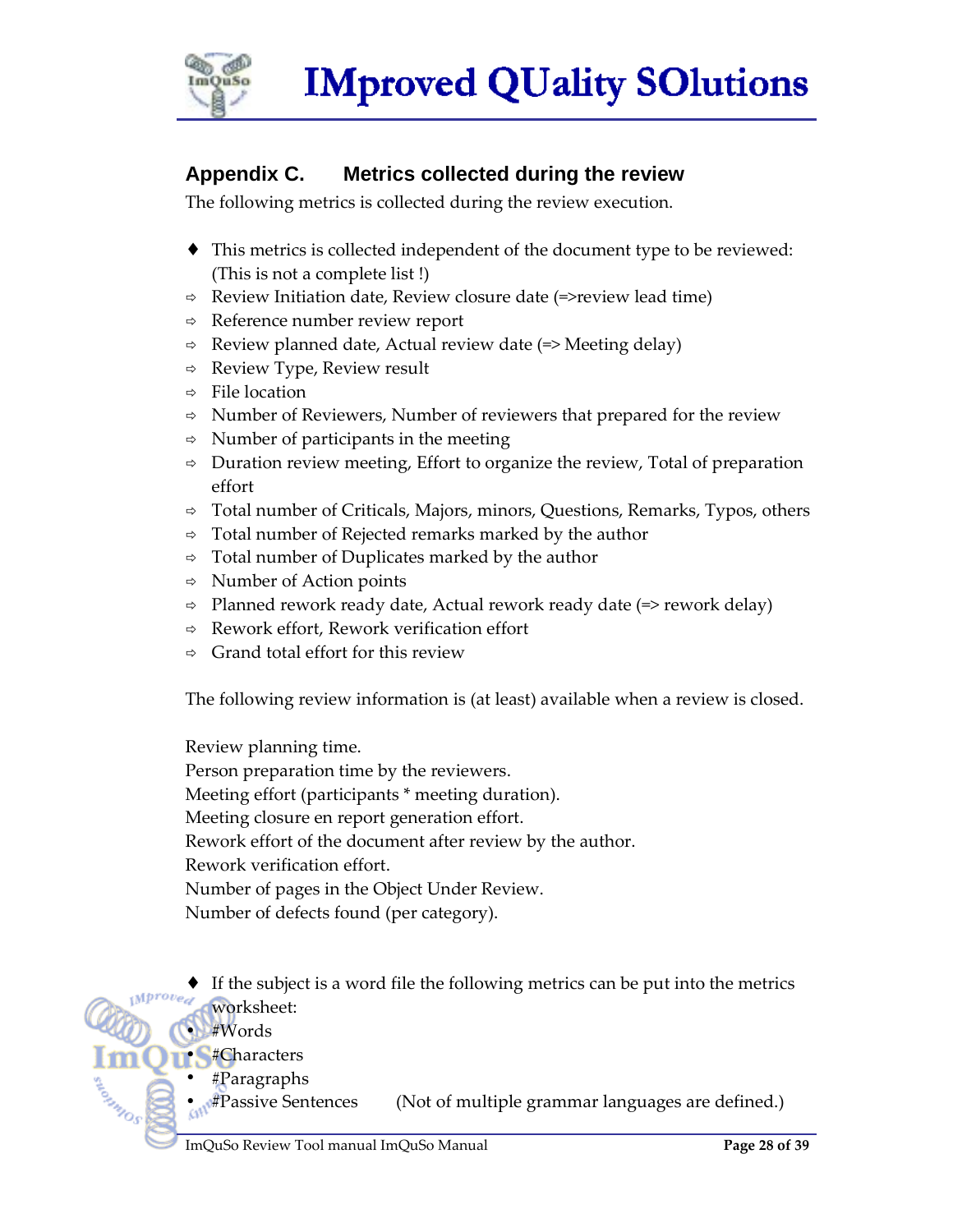

Reading Ease (Not of multiple grammar languages are defined.) Grade Level (Not of multiple grammar languages are defined.)

- 
- #Pages
- Size
- #Lines
- #characters with spaces
- #tables
- #figures

If the defined (custom) document properties are used, the following information is also collected:

- $\Rightarrow$  Title document
- $\Rightarrow$  Author of the document
- Document Version
- $\Rightarrow$  Date document
- $\Rightarrow$  Status document
- $\Rightarrow$  Document Identification
- $\Rightarrow$  Document Type
- $\Rightarrow$  Project Name
- $\Rightarrow$  Company name

(or any other property field can be used. For each metrics/value several can be defined.)

0. Date of the info extraction

This information is extracted twice

- Once prior to the review
- Once after the rework

If there is a 'Rework Ready date' or 'Rework effort' is defined, the later cases is assumed

(Or any other formula you specify to define 'After rework'!)

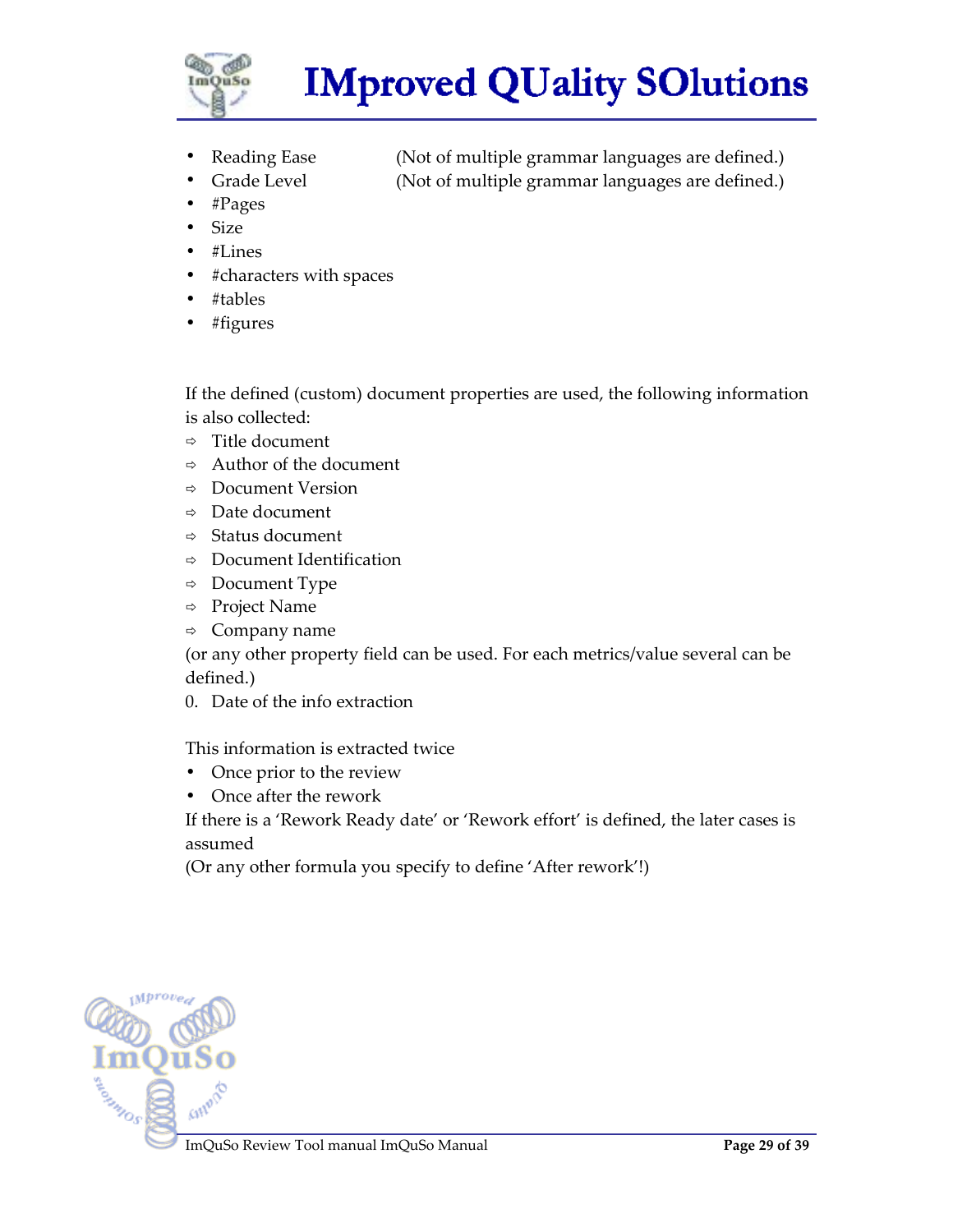

### **Appendix D. Review Analysis**

As the review tool collects a lot of information that can be turned into practical use by calculating/presenting some review analysis information. The 'Analysis' worksheet is created for this purpose.

The worksheet shows in the top left column some general review metrics (collected as is).

In the top right column some values can be defined that influence the outcome of some formulas used.

The following analysis information is created:

- Average number of issues found (per category) per page Issues (per category) / number of pages
- Average review time spend on an issues (per category). Issues (per category) / review time Review time = grand total of all effort spend in this review Each category is handled as this were the only issues found)

• Average number of issues (per category) still remaining in a page. For this calculation we subtract the duplicates and rejects from the logged

issues.

The actual average issues (per category) found on a page  $*(1 -$  review efficiency factor)

A review efficient of 75% assumes that you find 75 of the 100 issues present in a document by executing the review process.

- Average number of issues (per category) still remaining in the document. Average number of remaining issues (per category) in a page \* Number of pages.
- Average number of Defects still remaining in the document.. Not every issue found results in an actual defect. For each of the issues categories a weight factor is defined that can be used to calculated the 'assumed' defect based on the number of issues. Number issues for a category \* weight factor for that category and that

summarize for all categories.

• Grand Total Review effort

Total time of activities spend in/on this review.

Effort per page.

Sumo

ARIANDS

The total efforts spend on a page.

Grand Total Review effort / number of pages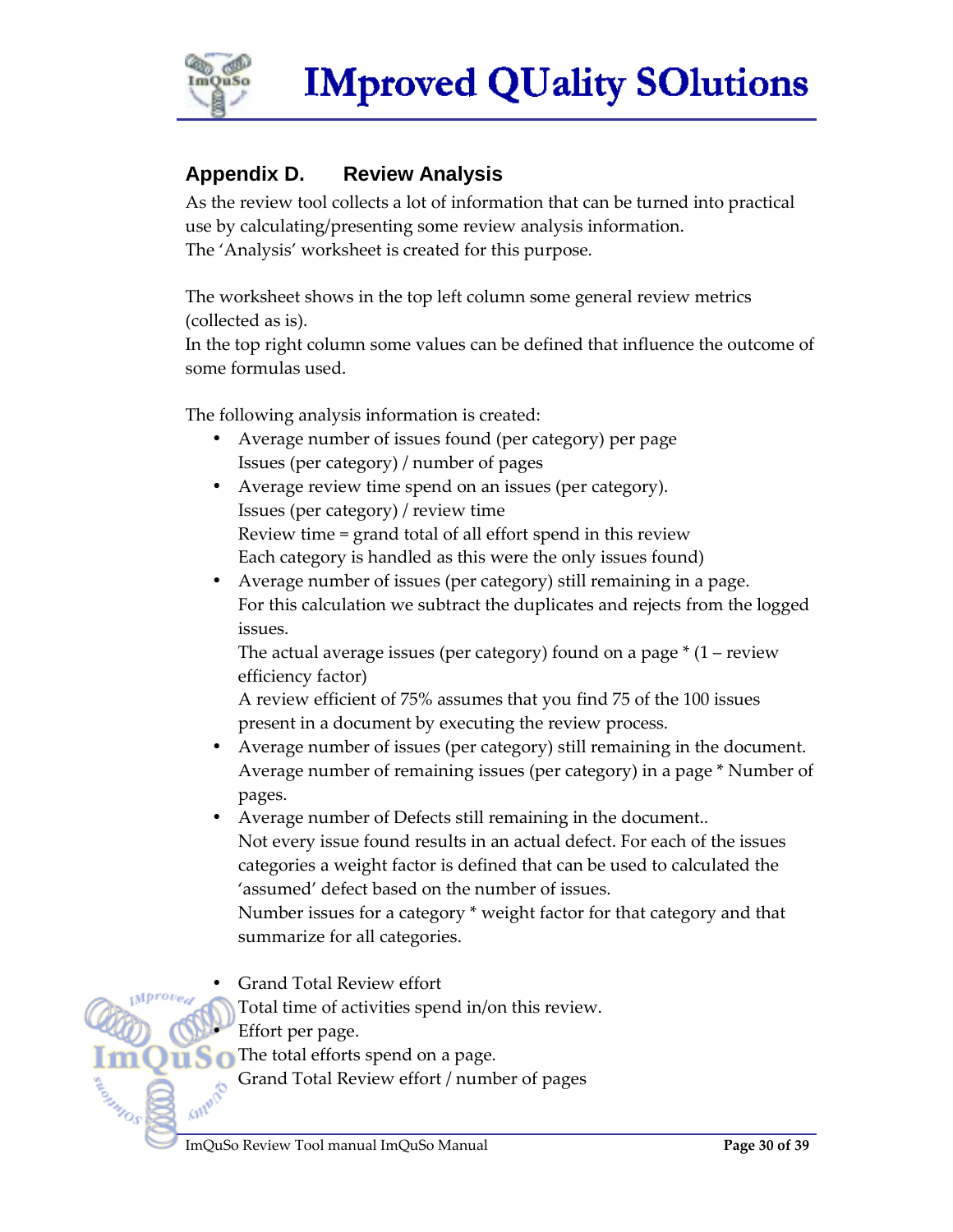

- Meeting checking rate. Number minutes spend on one page during the meeting. Number of pages / duration of the meeting in minutes
- Logging time meeting effort. Total effort spend on the meeting Number of people present in the meeting \* meeting duration in minutes
- Total Checking time. The sum of: the total time spend by reviewers in their personal preparation and the Logging meeting effort
- Control time.

The time needed to plan, arrange, process and control this review. Can be seen as all time not dedicated to detection and correction. the sum of: Review planning time and Meeting closure en report generation effort

This does not include the: Rework verification effort

• Detection time

The grand total review effort minus the rework time of the author

• Defect removal time (issue removal time)

The time spend on removing defects.

The sum of: Person preparation time by the reviewers and Meeting effort and report generation effort and Rework effort and Rework verification effort

• Possible document defects.

Not every issue found results in an actual defect. For each of the issues categories a weight factor is defined that can be used to calculated the 'assumed' defect based on the number of issues.

Number issues for a category \* weight factor for that category and that summarize for all categories.

This will result in a number of assumed defects detected in this review. • Possible prevented defects.

There is a chance that a new defect is introduced while fixing a known defect and is called; Repair effectiveness.

The actual defects prevented is: Possible prevented defect \* Repair effectiveness

Net time saved.

Mprov.

ARIANDS

Guno

For a defect found in development an average fix time is defined.

Net time saved = Possible prevented defects \* average fix time - grand total time spend on this review.

(Note: Lead-time loss, product degeneration and spirit loss are even not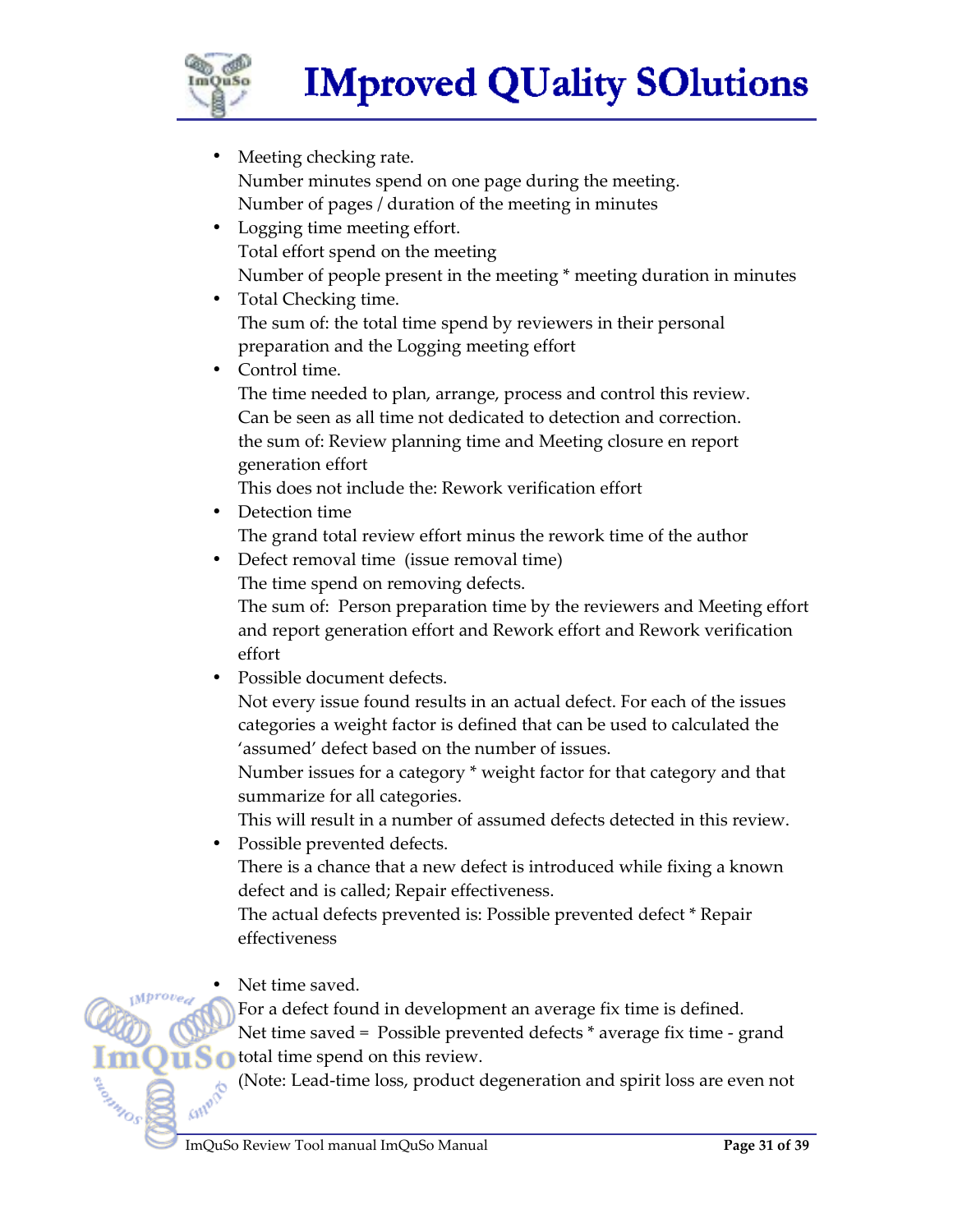

counted.)

• Relative costs of inspection Grand Total Review effort / (Net time saved + Grand Total Review effort)

Used Graphs

- Issue category distribution The sum of all issues is considered 100% and the graphs shows the contribution of each category to the 100%
- Issue distribution per page Give an overview how many issues are found on each individual page.

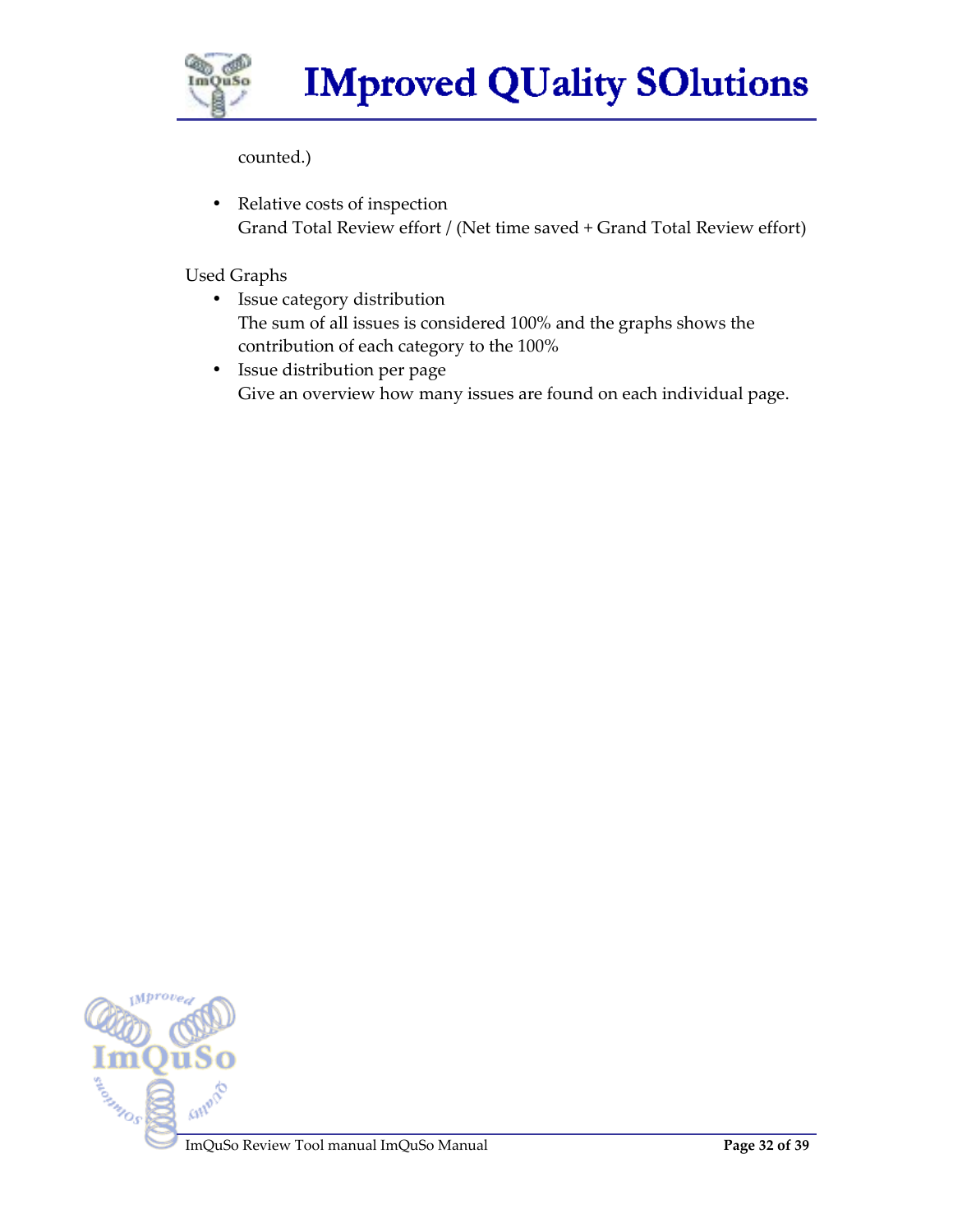

### **Appendix E. The review repository**

A special directory (as part of the project repository) needs to be created to serve as a file repository for documents that are created for (or during) the review process.

```
The proposed directory structure (inside the repository) is:
…/reviews/ 
             {Root all review related documents} 
…/reviews/RT-<PROJECT>.xls 
             {The review tool to be used for all project reviews} 
…/reviews/dsubject1/ 
             {Directory to store all review files for this review} 
…/reviews/dsubject1/subject1.doc.org 
             {The original word source to be reviewed 
                Renamed to .org after the review meeting} 
…/reviews/dsubject1/subject1.doc 
             {The word source after the rework} 
…/reviews/dsubject1/subject1.doc.pdf 
             {The PDF file to send out to the reviewers} 
…/reviews/dsubject1/subject1.xls 
             {The default invitation for this review} 
…/reviews/dsubject1/summary.xls 
             {The review summary} 
…/reviews/dsubject1/reviewer1.xls 
             {The invitation/returned-logging of reviewer1} 
…/reviews/dsubject1/reviewer2.xls 
             The invitation/returned-logging of reviewer2} 
\sim\sim\sim…/reviews/dsubject1/reviewerN.xls 
             {The invitation/returned-logging of reviewer N}
```
…/reviews/subject2/

SOUNDED S

{Directory to store all review files for this review}

♦ In case several re-reviews on the document are done, each of the reviews can be stored in a separate sub-directory. Something like  $Mprove<sub>e</sub>$ 

```
…/reviews/dsubject1/00-02-05_1.0/
```

```
…/reviews/dsubject1/00-04-05_1.7/
```
**1.** ../reviews/dsubject1/00-08-05\_2.0/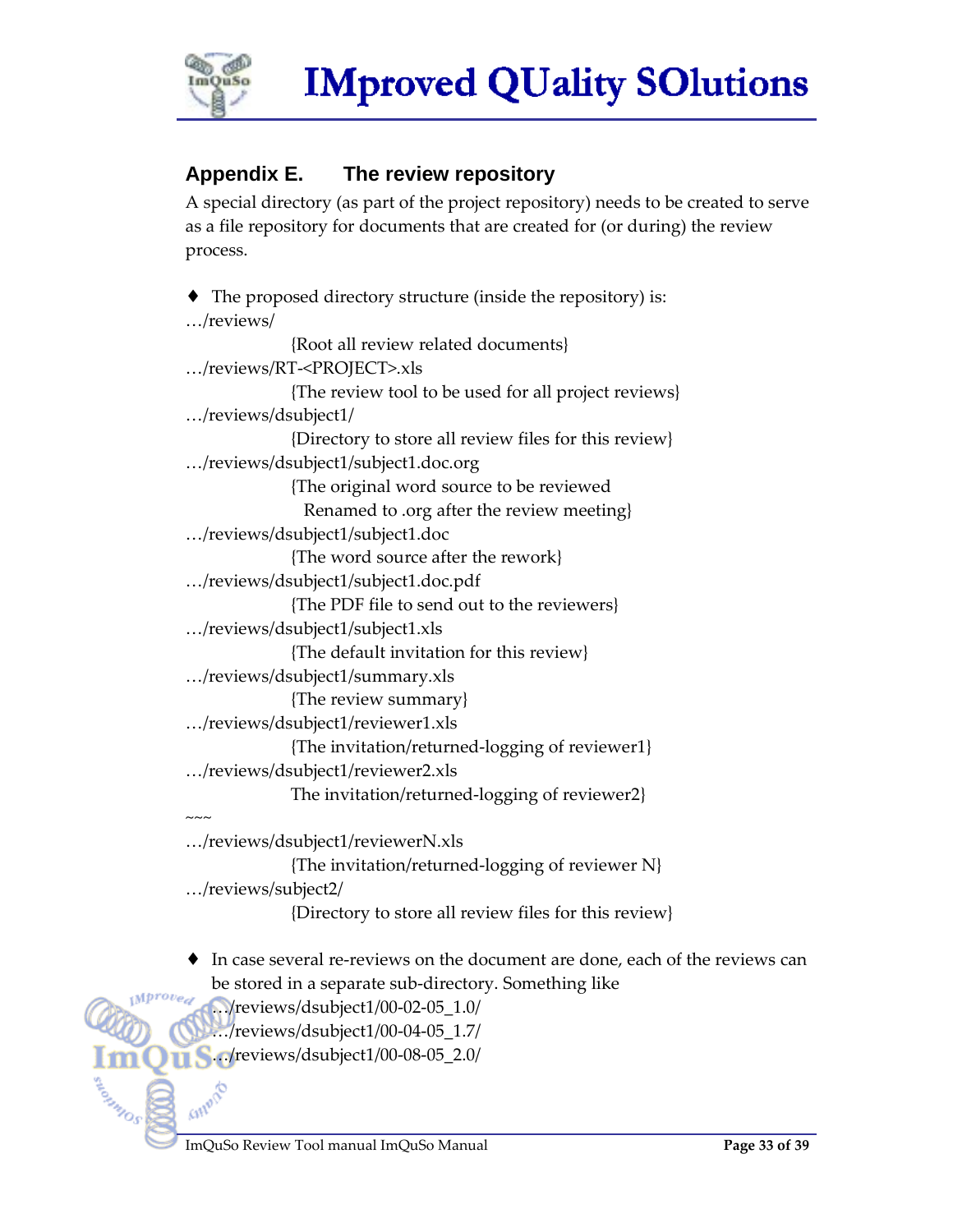

In most organizations the documents/code to be reviewed is stored in 'version control' repository controlled using a 'configuration management' tool. Even with this review repository this still MUST be the case to comply the e.g. the Capability Maturity Model level 2 Configuration Management Key Process Area.

The word files (or any other 'to be reviewed' files) are stored here just to complete the repository with information to grant complete access to the complete review data.

Keeping the name of the summary file the same (for all reviews) makes is easy for 'automated' data collection program to extract the metrics information.

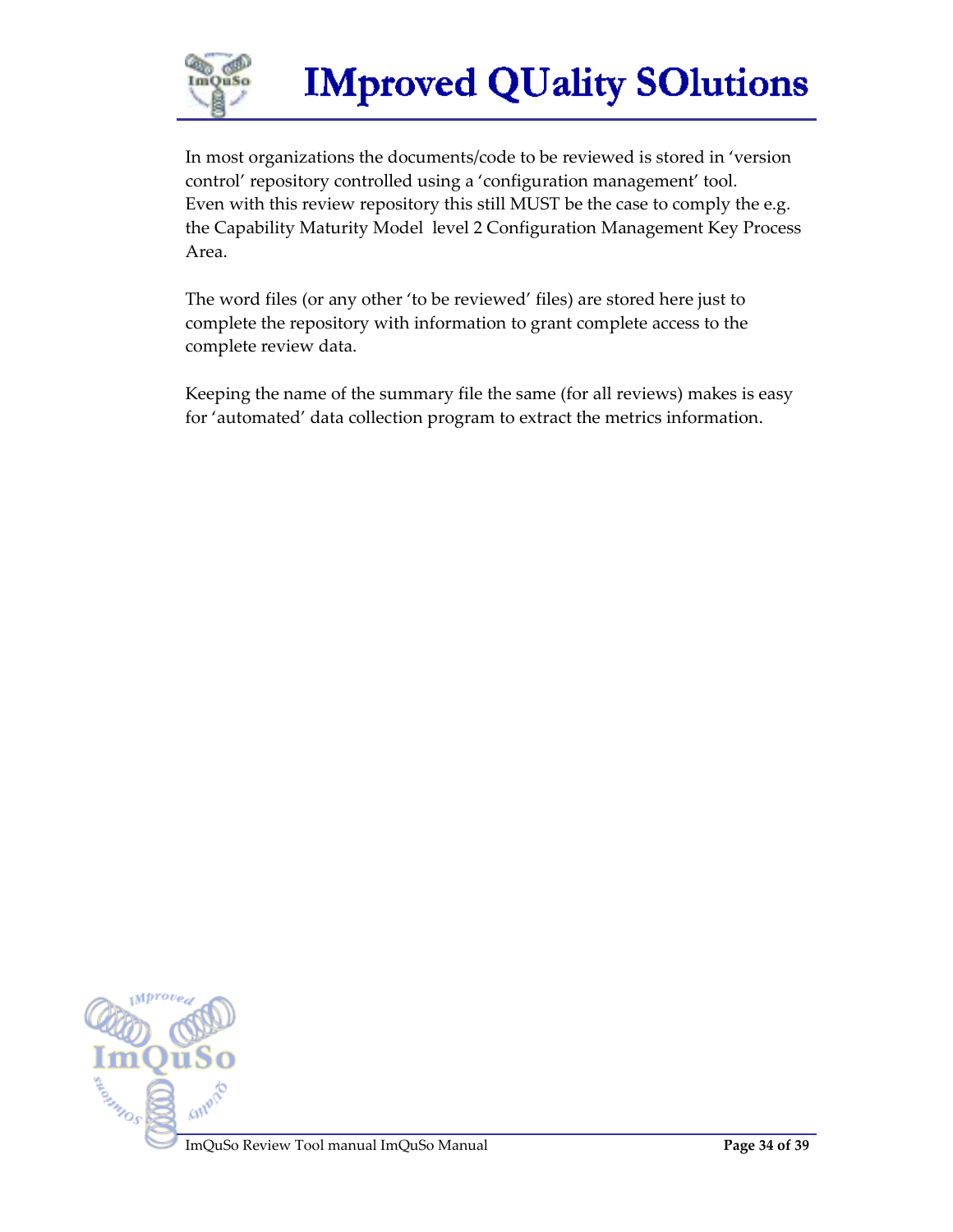

### **Appendix F. Review management**

The person assigned to handle the review planning (See project plan) will take the appropriate actions.

#### **How to enter a Review Planning**

At the project start, some global information is entered about the documents/deliverables (subjects).

During the execution of the project actual information is stored, to make it possible to track the progress of the reviews, deliverable status and action items raised in the reviews

#### **At project start.**

The PL-SW has defined the deliverables list (including all documents) in his plan. The list specifies for each document when it should be accepted (at what milestone). The type of review to use on the document unless they are re-defined in the plan. Estimates on document size are done as part of an estimation procedure.

The following information fields have to be known (for each document) to make a planning:

- Title document: The title of the document/deliverable
- Author / Owner: Who writes or maintains this document.
- Due Date/ Milestone: Rough indication when the document should be accepted. (At project start just use milestone names. Actual dates are filled in later)
- Est. Pages: Estimated size of document in pages. Used for review effort estimations
- Priority: Priority of the document. 1=low and 9=high. This can be used later when there are time constraints.
- Doc Status: Pick type from the available list. E.g. Draft, Proposal, etc. If the status is unclear leave it blank
	- Review Type:

Pick type from the available list. E.g. Review, Walkthrough, Inspection,

• Template type:

etc.

ASSANDS

Pick type from the available list. E.g. Word, C-Source, etc.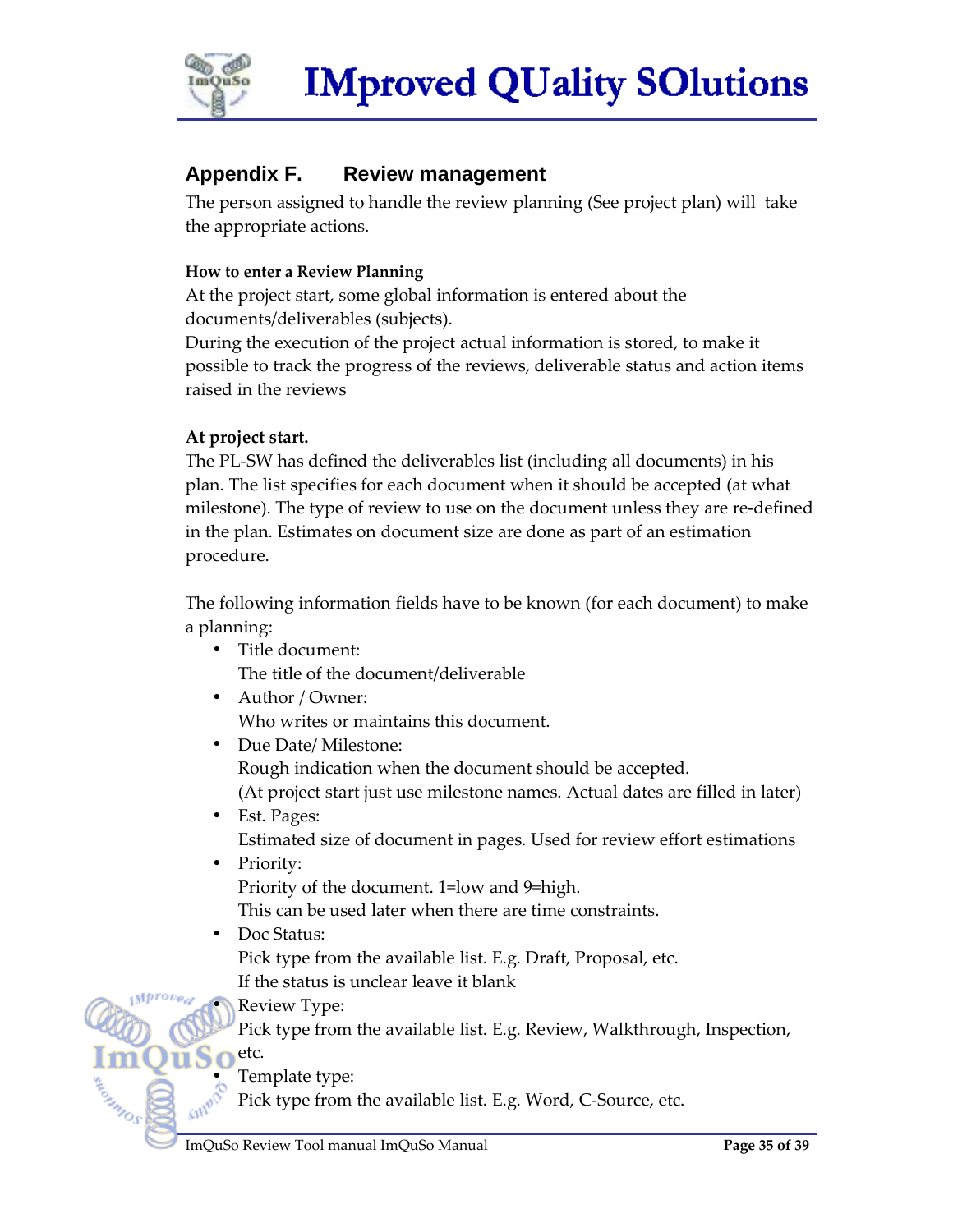

• Doc Type: Pick type from the available list. E.g. Requirement Specification, Development Plan, Test report, etc.

#### **At (any) project phase start.**

All documents that are to be accepted at/before the next milestone (specified in the project plan) must be monitored for status and review progress.

As all subjects to be reviewed are defined and priorities are set the project leader together with the authors decide when these documents should be ready for review.

The reviews should be planned over the complete available time period, to prevent clustering of reviews just before the milestone meeting. (I would even suggest limiting the number of 'planned' reviews just before the milestone, so that you have slack to do the 'delayed' reviews.)

The following information fields have to be known (for these documents) to update the planning:

- Proposal ready date: This is the date when the document should be ready for review.
- Doc Status

The current state of the document.

Initial this left blank, to indicate an unknown state/progress As soon as an author starts working on the document the status becomes: Draft.

#### **Ongoing review activities**

#### **When a document is ready for review (a review is requested!):**

The following information fields have to be known (for these documents) to update the planning:

- Review requested date: The actual date when the review for this document is requested
- Document status:

Becomes: Proposal (Also for Re-Reviews after initial rejection)

The review process using the review tool now starts and is not described here.

#### **When the review is scheduled:**

The following information fields have to be known (for these documents) to update the planning:

Planned review date

SOUNDED S

The planned date of the review meeting.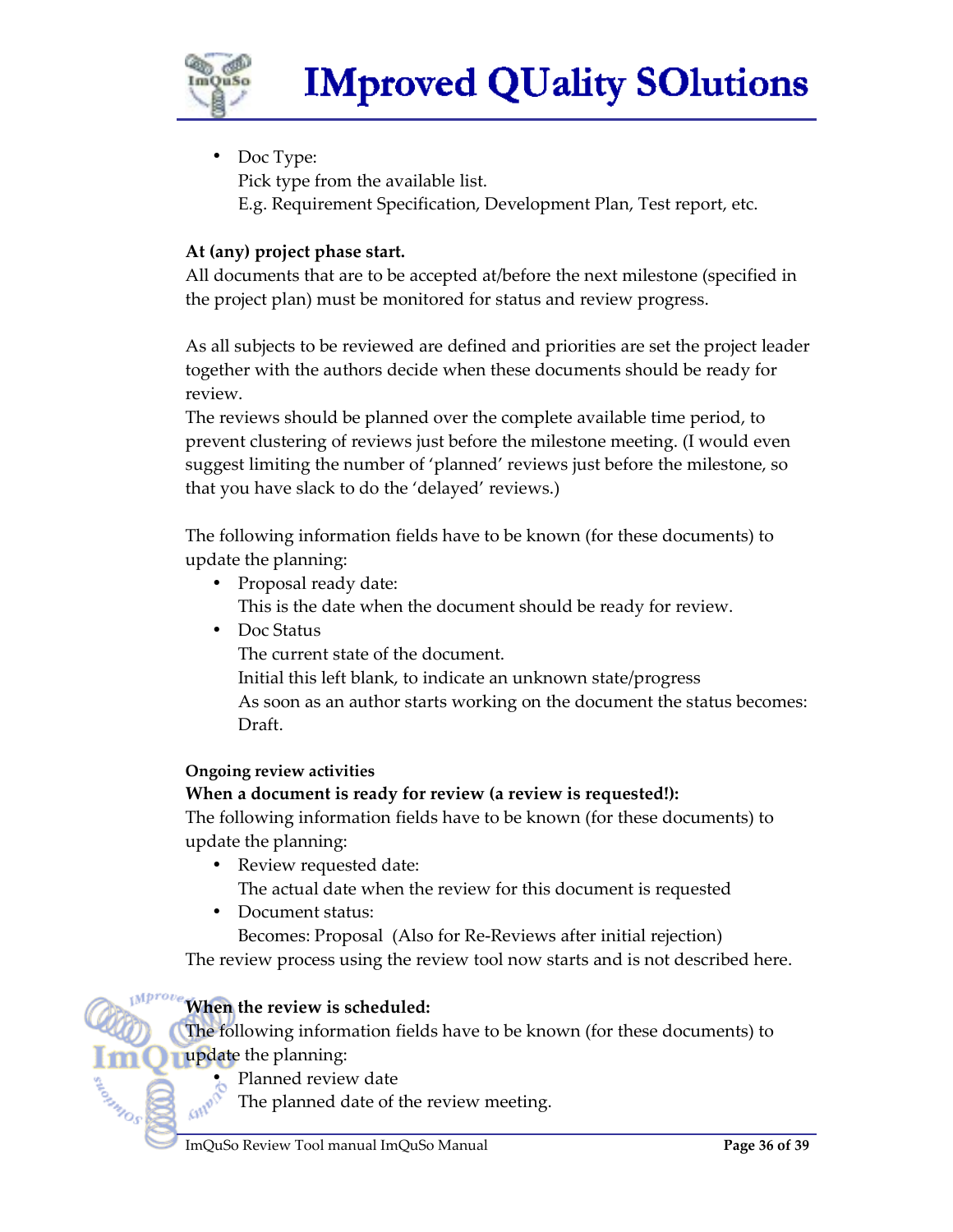

#### **After the review is held:**

The planning is updated and the review tool content is updated..

#### **After the rework is completed:**

The following information fields have to be known (for these documents) to update the planning:

- Actual date rework ready This is the date when the rework was finished (and verified)
- Actual date Signed off This is the date when the accepted document has all the signatures. (This can be delayed a 'certain' period.)

The planning is updated and the review tool content is updated.

#### **Review Tracking**

For each stage in the life cycle of a document and for each stage in the review process a target date and actual date is stored which makes tracking very easy.

There are at least three stages where the progress should be tracked:

- When the document should reach the proposal state. (E.g. when a review should be requested)
- When the review meeting should have been held. (The review summary metrics should be available)
- When the rework should have been done.

#### **Actionpoint Tracking**

For each action point an owner and target date is defined which make it also easy to track. For ease of use one could decide to collect all action point in a single worksheet and do the tracking centrally in a project. (A sample of the central action point-tracking sheet available.)

#### **Deliverable Overview**

Maybe the 'file' use for planning can also be used to generate an overview of the status of all deliverables.

This list could also be copied to e.g. a biweekly project progress report.

#### **Review analysis**

Section Os

The 'Metrics' worksheet gives an overview on all kinds of metrics data for this specific review.

Combining this information of several reviews in one file gives an opportunity to do review data analysis.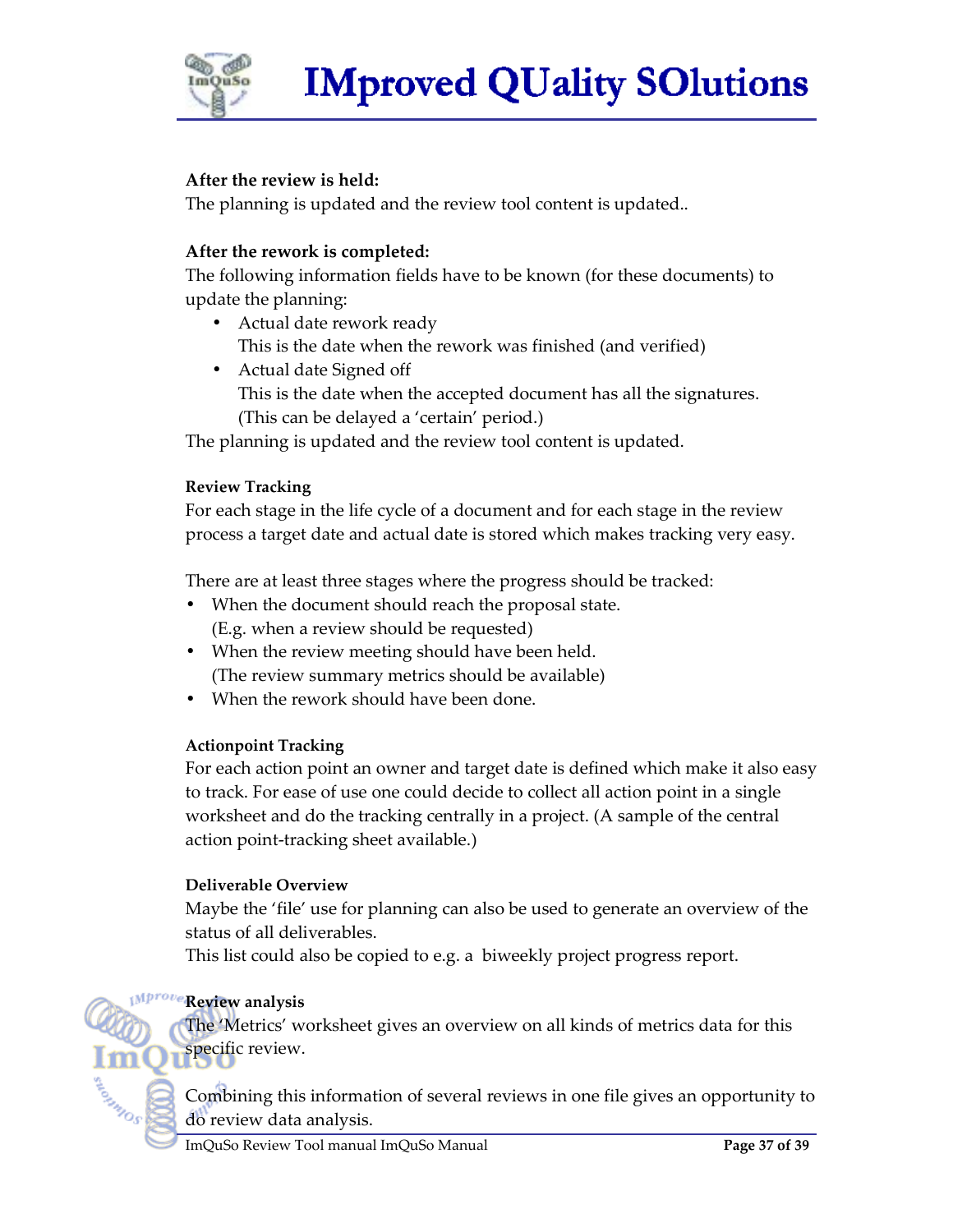

### **Appendix G. Config. & Protection of the IRT workbook**

#### *General Protection:*

- The workbook structure is protected with a password. (Kodak) No permission to add or delete worksheets
- The Macro's are protected by password. (Finkers) No permission to view/edit the macros.

#### *Worksheet: ImQuSo*

Protected with a password. (Kodak)

#### *Worksheet: reviewer\_read-me, Author\_read-me*

Protected with a <br/>blank> password to prevent accidental modification. Feel free to adapt the content to your wishes / process definition.

*Worksheet: Setup*  Protected with a <br />blank> password to prevent accidental modification.

#### *Worksheet: Review Form*

This worksheet is unprotected. All macros and calculation depend heavily on the defined location (layout) of fields in this worksheet. Do not change anything here.

#### *Worksheet: Review Preparation Form*

This worksheet is unprotected.

The command: Summarize copies entire rows for this worksheet that may give the impression that columns can be added/modified. There are major dependencies for calculations in this worksheet, which lead to big problems if anything is changed here.

#### *Worksheet: Action Items*

thee.

ŭSo

Sumo

ARIANOS

This worksheet is unprotected.

The command: Summarize copies entire rows for this worksheet (starting at row three) and no other dependencies exist.

You may modify the number of columns but let the first action item start on row

All other worksheets are unprotected.